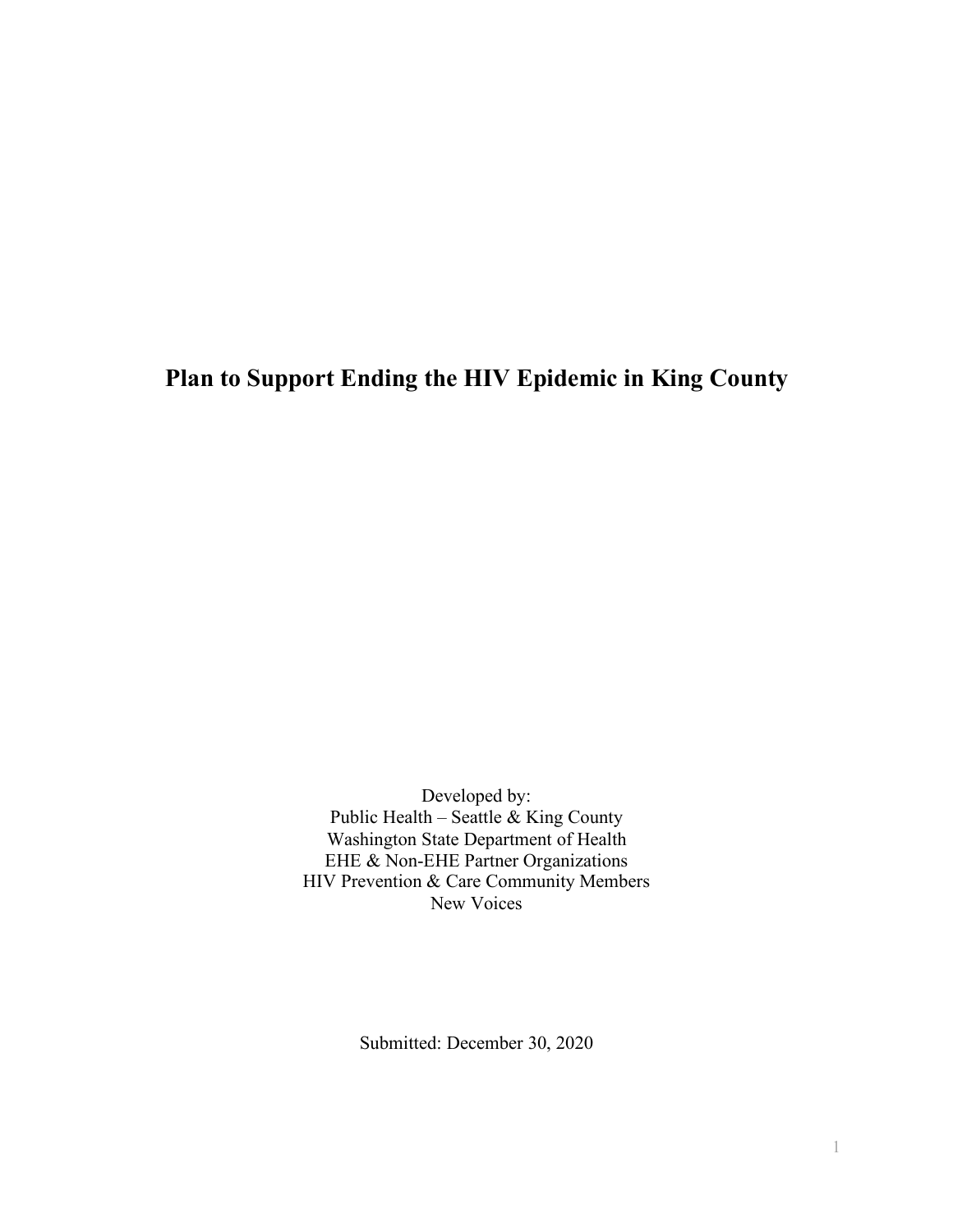# **Table of Contents**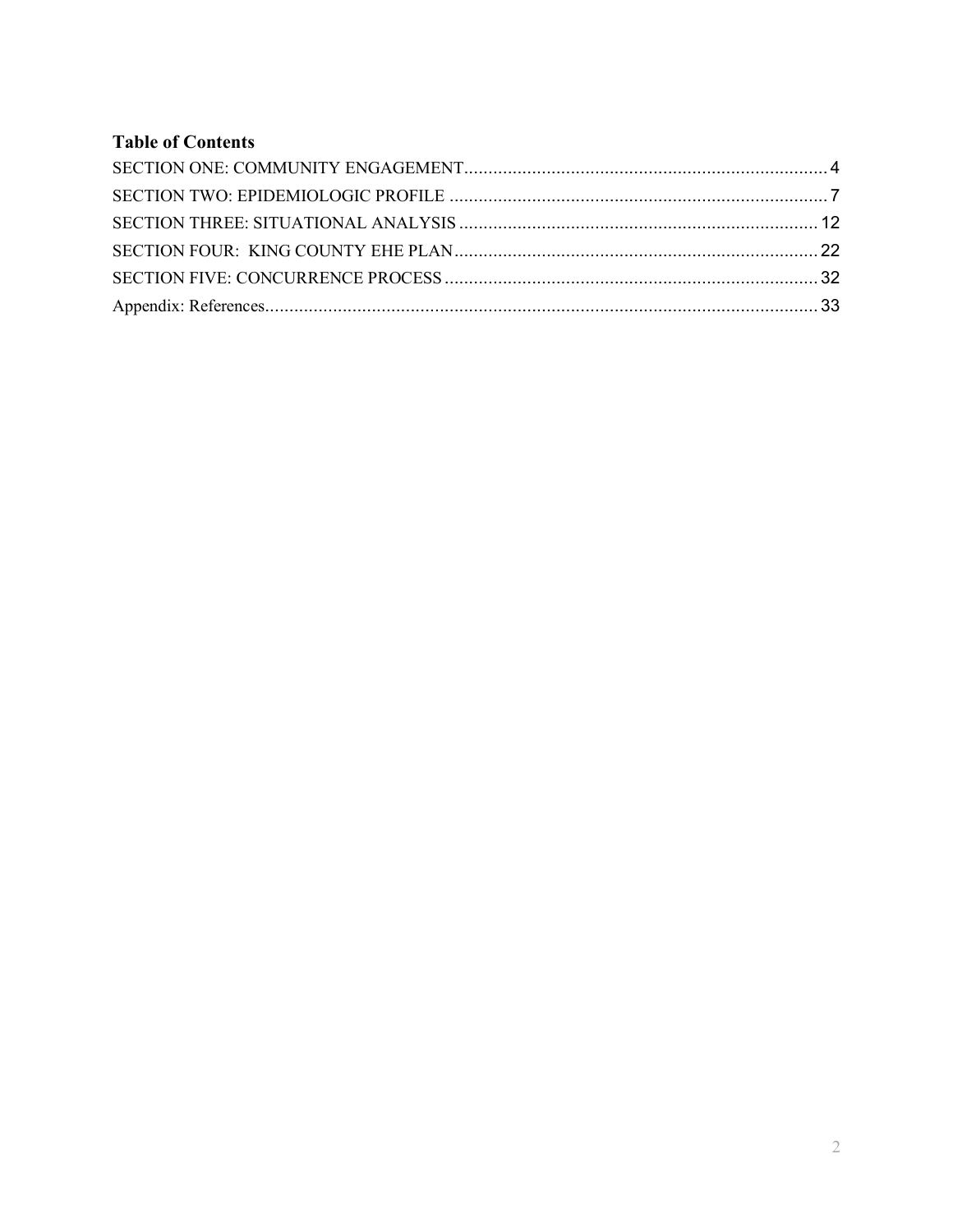### **SUMMARY**

In 2015, King County became the first urban area in the U.S. to achieve the World Health Organization 90-90-90 objective, and in 2018 an estimated 93% of all persons living with HIV (PLWH) were aware of their status, 92% of newly diagnosed persons were linked to HIV care within one month of testing positive and 85% of diagnosed persons were virally suppressed.<sup>1</sup> Our county had made remarkable progress in the fight against HIV. But our success was accompanied by a troubling trend: the social marginalization of HIV. HIV incidence continues to disproportionately affect Black and Latinx men who have sex with men (MSM), and both viral suppression and PrEP use is lower among Black MSM than among White MSM.<sup>2</sup> Also, the time

from contraction to diagnosis among MSM estimated using the median HIV inter-test interval among newly diagnosed cases – has not changed for more than a decade, suggesting that our progress testing those at greatest risk for HIV has stalled.<sup>2</sup> Finally, and perhaps most importantly, King County faces a new and locally unprecedented HIV epidemic among persons who inject drugs (PWID). Fueled by growing epidemics of homelessness and



injection drug use, the number of non-MSM PWIDs newly diagnosed with HIV increased over four-fold in 2018, resulting in the largest one-year increase in the number of new HIV diagnoses in King County since 2002.<sup>2</sup> However, the number of new diagnoses among persons with other risks, including MSM who do not inject drugs, remained stable. 2

King County confronts a new HIV epidemic, one that will require a new plan if we are to achieve the End the HIV Epidemic (EHE) goal of reducing new HIV diagnoses by 75% by 2025. The EHE initiative seeks to strengthen the HIV healthcare and public health workforce in areas of the U.S. most affected by HIV, including King County, through four key pillars: 1) diagnosing PLWH as quickly as possible following infection; 2) treating PLWH as soon as they are diagnosed and assuring their sustained viral suppression; 3) protecting persons at high risk for acquiring HIV using scientifically proven interventions, particularly HIV pre-exposure prophylaxis (PrEP) and syringe services programs (SSPs); and 4) rapidly detecting and responding to growing clusters of PLWH to halt further spread of HIV.

In this document we outline our approach to engaging community stakeholders in developing an EHE plan for King County, summarize the epidemiology of HIV in King County and the results of a situational analysis to assess current needs of people at high risk for HIV infection and gaps in strategies to address their needs through existing HIV prevention, HIV care, and social service systems, and close with a plan for how partners working to end the HIV epidemic in King County plan to work together and use EHE and non-EHE funding to implement targeted activities under each pillar to achieve rapid and radical decreases in HIV incidence over time. However, in the context of the coronavirus pandemic and other likely economic and social shifts in our region, we anticipate needing to revise the plan as implementation of EHE activities progresses. As such, we consider this plan to be a living document - one that we will revisit and revise at least annually during the initiative.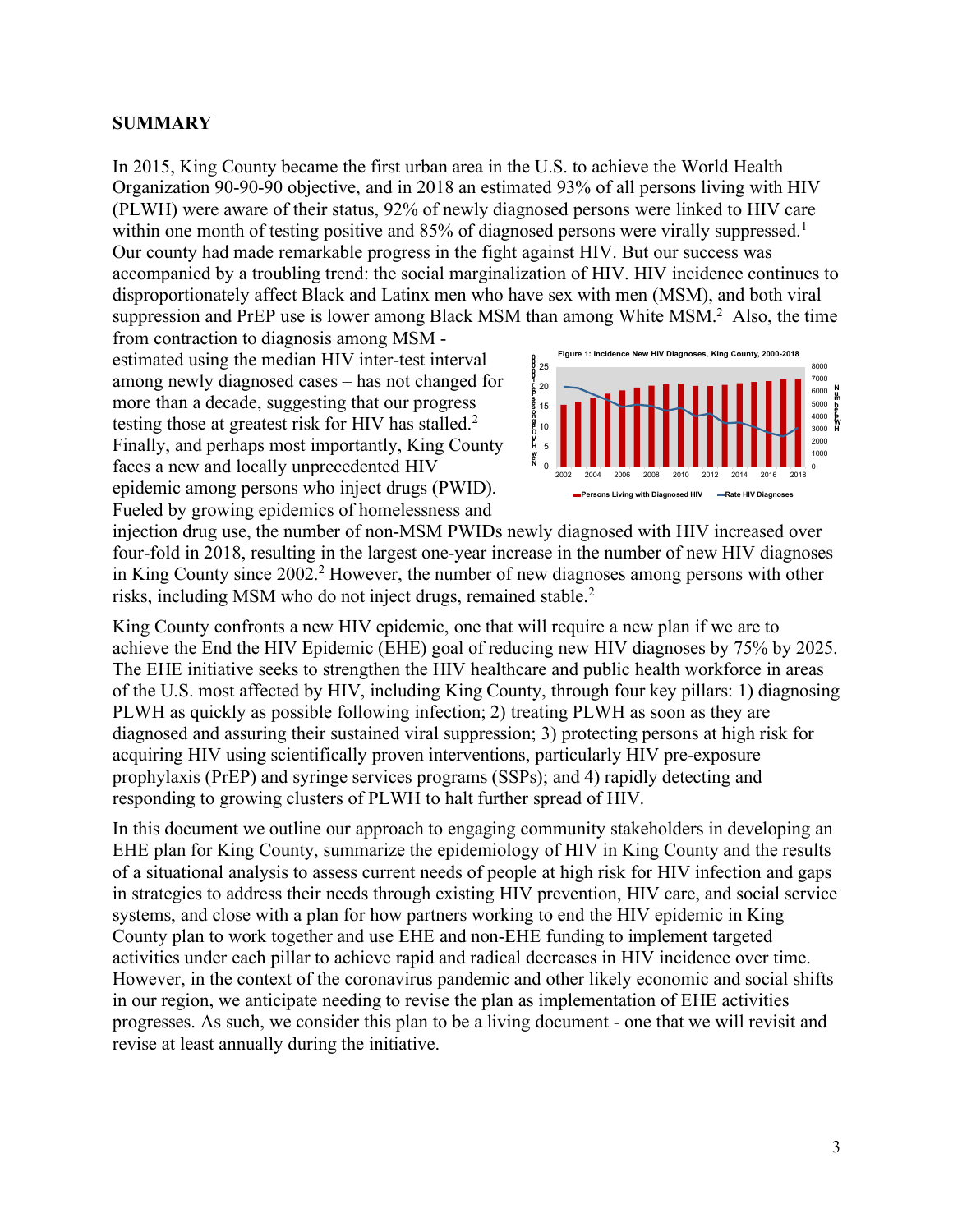### **SECTION ONE: COMMUNITY ENGAGEMENT**

To develop the King County EHE plan, we engaged a broad set of community stakeholders with long-standing commitment and experience with our HIV prevention and care system as well as identified and engaged "new voices" - individuals from populations and organizations completely new to HIV, and for some, public health. The overarching frame of this engagement was to identify actionable strategies to promote fundamental healthcare system change to improve access and care engagement and tailored interventions for populations currently most impacted by the HIV epidemic, such as PrEP for PWID. Planning members included people from populations at risk for acquiring or living with HIV, community-based organizations (CBOs), medical providers, healthcare organizations (HCOs) and social service providers, and representatives from state and local governmental agencies - especially those outside of public health (e.g., from systems specific to corrections, homelessness, and substance use). Beyond planning, engaging these new stakeholders helped create a foundation and relationships needed to implement and ultimately achieve the goals of our EHE plan.

Our experience in collaborating as a community to develop other HIV plans, such as the current Washington State HIV plan, End AIDS Washington (EAW) 2014-2020, and recommendations from the BREE Collaborative, helped shape how we organized the planning process. Specifically, we developed a planning infrastructure that balanced the need for comprehensive input with the need to efficiently develop a plan by September (and then later, December), 2020. We hired an EHE Planning Coordinator in December 2019 to facilitate the planning process and she, in turn, rapidly convened the first two meetings of the core planning body (the "EHE Planning Committee" (EPC) described below) in January and February of 2020 to define and solidify the formal planning structure, review and identify gaps in the epi synopsis and situational analysis, discuss activities for the CDC EHE application, and start identifying new voices participants through committee members' respective networks and communities.

Unfortunately, soon after the February meeting took place the first cases of Covid-19 in the US were identified in King County and rapidly evolved into a local public health emergency that interrupted the EHE planning process not only for PHSKC but for almost all members of the planning committee. Between February and when the planning was revived in the summer, almost a fourth of people initially engaged in the planning process were either no longer employed at their agencies or were overwhelmed with addressing the pandemic from within their organizations to continue to engage. Further, the recently hired EHE planning coordinator was temporarily and then permanently re-deployed to assist with the pandemic response. As a result, PHSKC engaged a former employee to return and complete the planning process and when the planning body reconvened, they decided to modify the planning structure to include a smaller number of subcommittees and additional mechanisms for input on proposed activities that did not involve attending formal meetings, such as a public input meeting and online feedback mechanism on the EHE website. Ultimately, the EH planning structure included the following:

### 1. EHE Planning Committee (EPC)

To involve diverse stakeholders in the EHE planning process, we initially convened an ad hoc subcommittee of the WSDOH HIV Planning Steering Group (HPSG) to solidify an approach to EHE planning. This group and additional King County stakeholders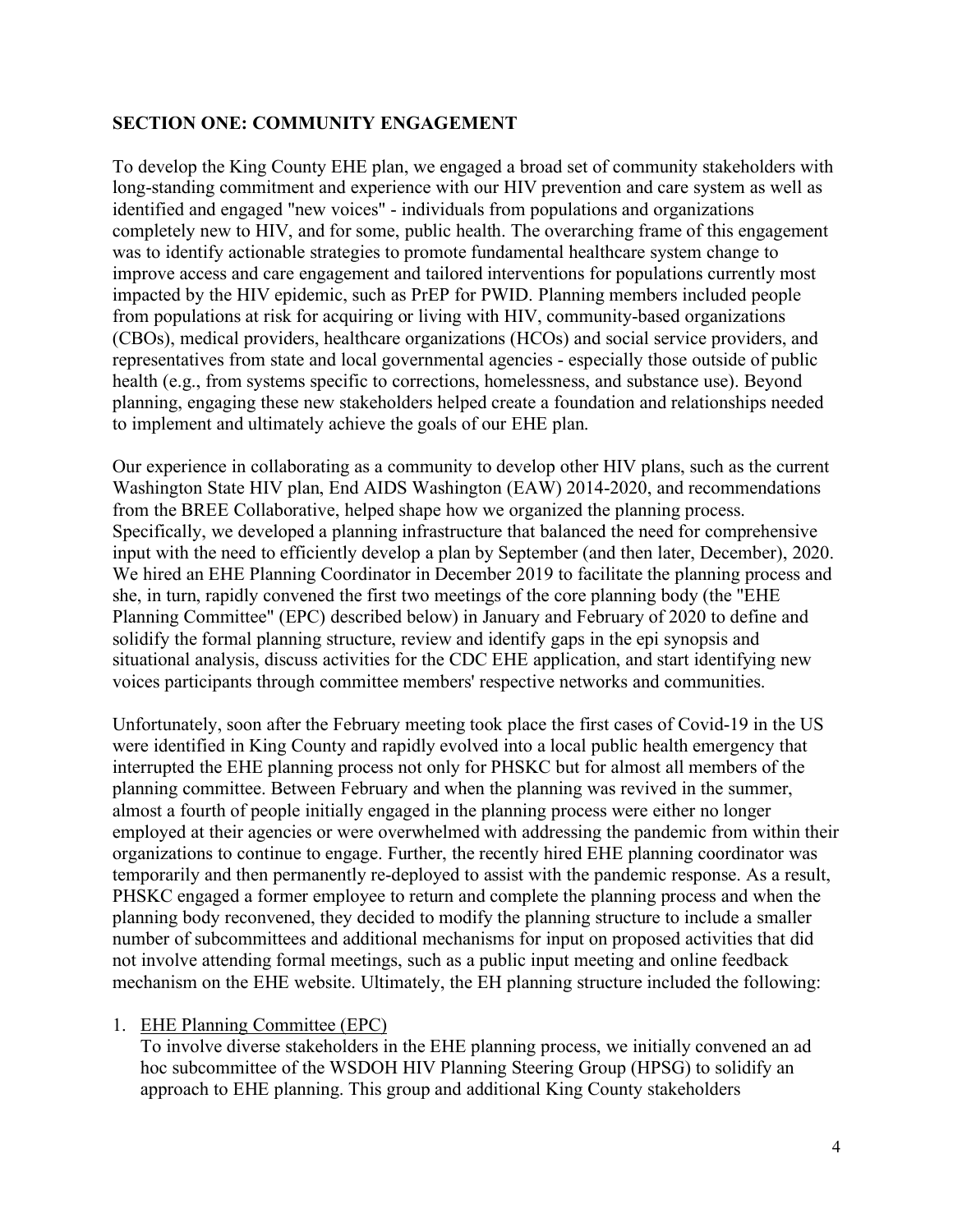recommended additional members from populations and organizations serving populations at disproportionately high risk for or living with HIV in King County, including members representing Black and Latinx populations in King county, the varied experiences of populations experiencing homelessness, injecting drugs, and/or engaged in sex work in our region, and the diverse experiences of our LGBTQ community.

Ultimately the EPC was comprised of 27 members with representatives from each large stakeholder group (HIV planning bodies, community partners, service providers, and implementation partners), with 15-20 attending each meeting. This body met five times twice before the pandemic started and three times since - to discuss and revise the planning process, epi report, situational analysis, draft activities proposed in the HRSA and CDC applications, activities they and other stakeholders suggested be added, and input obtained from meetings of the EPC advisory groups described below.

#### 2. EPC Advisory Groups

To engage additional stakeholders not part of the core planning body, the EPC planning coordinator convened two EHE-specific advisory groups, and solicited input and recommendations from the two existing formal HIV prevention and care planning bodies guiding prevention and care services in King County: the Seattle Ryan White Part A TGA Planning Council and the Washington State HIV Planning Steering Group. Specifically,

- A. *Prevention and Care Advisory Group (PCAG*): The PCAG was comprised of people representing populations at high risk for or living with HIV, community-based organizations and social service providers serving these populations, and other vital community stakeholders, including new voices. PCAG met twice during the planning process to review and provide input on the epi profile, situational analysis and activities under consideration by EPC. The discussions and recommendations from PCAG were summarized and sent to the group for revise and refinement, then sent to the EPC and reviewed in detail during the next EPC meeting. Input from PCAG members had an immediate impact on the EHE plan, with all recommendations either incorporated as additions or substantive changes or framing for implementation of EHE activities. PCAG was comprised of 27 participants and between 12-20 participated in each meeting.
- B. *Healthcare Advisory Group (HCG):* The HCG was comprised of physicians, health systems administrators, and pharmacy managers from all major health care systems, community health centers, large private practices in King County, as well as representatives from our state's Medicaid program. This group met once during the planning process to review and provide input on activities and initiate a formal healthcare learning collaborative to address specific EHE activities described below. Of note, many of these individuals and organizations were new voices and had never engaged in HIV prevention and care planning efforts before and brought new ideas and enthusiasm for achieving the goals of EHE within the various healthcare delivery systems in our county. HCAG was comprised of 43 members - 24 were able to participate in the planning meeting and more voiced plans to participate in the collaborative work moving forward.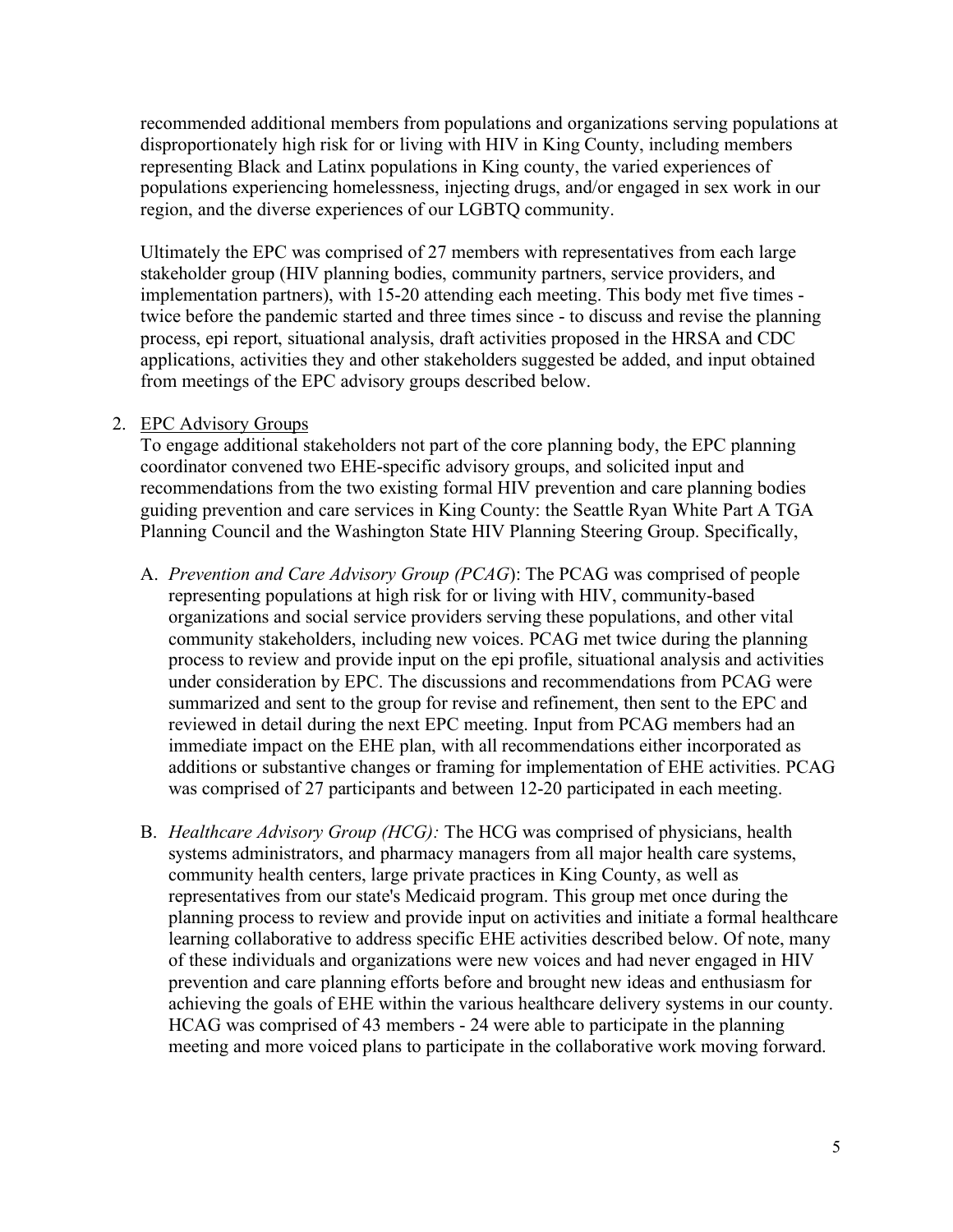- C. *Seattle TGA Part A Planning Council*: The Seattle TGA Part A Planning Council is comprised of a diverse group of stakeholders who work together to understand and use Ryan White Part A funds to address the needs and service system gaps for people with HIV in King, Snohomish, and Island Counties. The EPC coordinator incorporated into the situational analysis reviewed by the EPC, shared information and sought input from council members during regular council meetings during the EHE planning process, and encouraged council members to participate in EHE planning as members of the PCAG. The planning council is currently comprised of 22 people.
- D. *Washington State HIV Planning Steering Group (HPSG*): The HPSG is a formal, standing advisory committee comprised of people living with HIV and HIV prevention and care providers throughout the state of Washington. PHSKC staff engaged in EHE planning engaged with HPSG four times - first when developing the planning structure and then additional times to solicit input and recommendations about draft EHE activities. The HPSG is currently comprised of 21 members.

The discussions and recommendations from each advisory group meeting were summarized by the EHE coordinator, sent to each group for review and refinement, and then provided to the EPC for their review and discussion during EPC meetings. Ultimately, the EPC decided to incorporate almost all of the advisory bodies' suggestions, adopting some verbatim and others as overarching values and/or recommendations for EHE implementation.

### 3. Public Information and Dialogue Session

To engage people not able or interested in participating in the formal planning and advisory groups listed above, we posted the draft EHE plan to the PHSKC website, provided an email address to which people could submit questions and feedback, scheduled a public information and discussion session via zoom and sent a notification about all of these opportunities to provide input to the Seattle TGA Planning Council, EPC, and a longstanding listserv maintained by PHSKC that communicates information to a wide variety of HIV and non-HIV related stakeholders - and requested that they share the email with their respective personal and professional networks. The feedback and recommendations from public comments and the public meeting were summarized, incorporated into the final draft plan, and either adopted, revised, or deleted during the last meeting of the EPC. Ultimately three people submitted feedback through email and nine participated in the zoom information and dialogue session.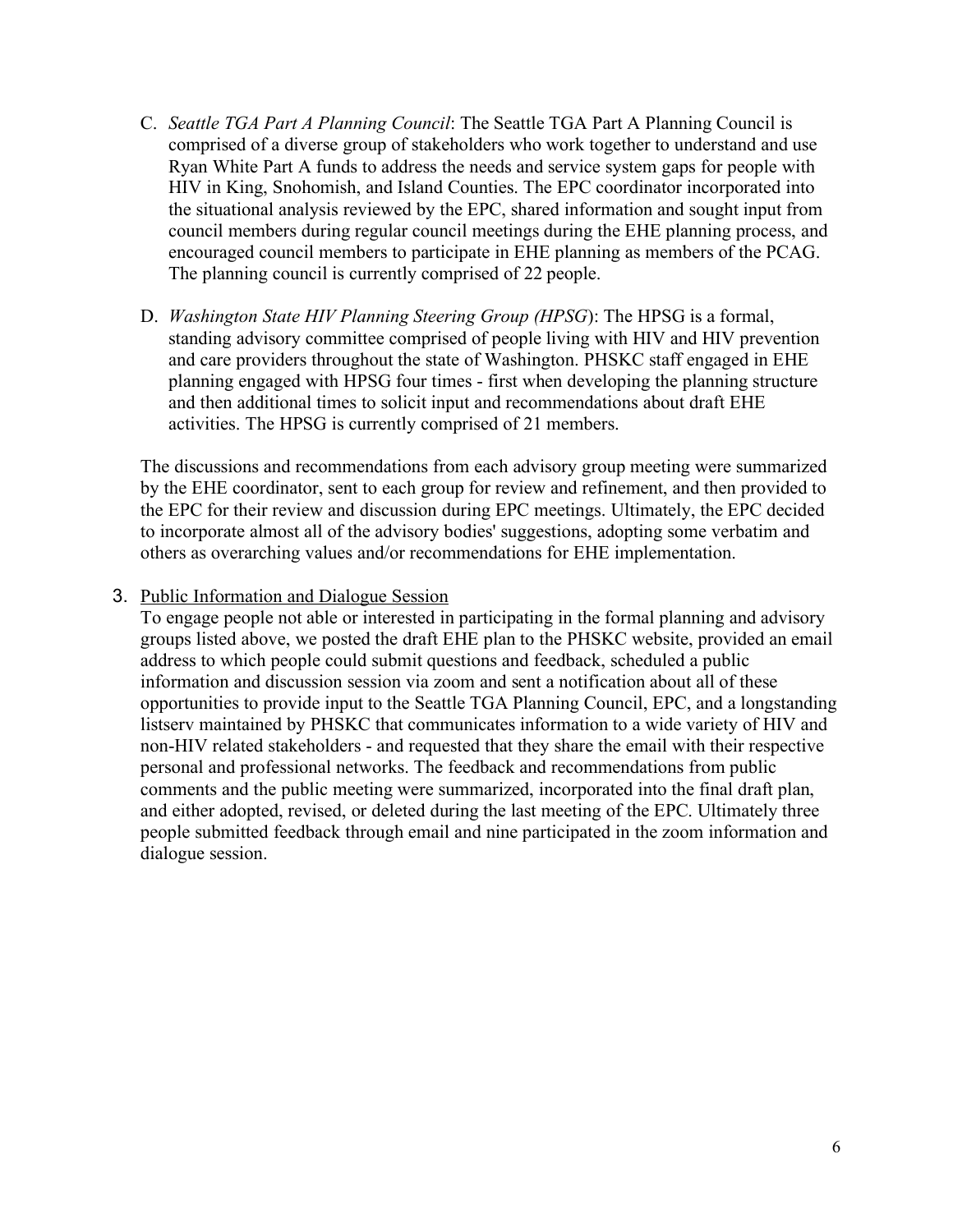### **SECTION TWO: EPIDEMIOLOGIC PROFILE**

The epidemiologic profile below is a snapshot summary from the 2019 HIV Epidemiology Report for King County.<sup>2</sup> The 2020 Epidemiology Report will be published in early 2021.

King County is the most populous county in Washington State and the  $12<sup>th</sup>$  most populous county in the U.S., with over 2.2 million residents in 2018. The area has a rapidly growing population associated with a booming technology sector (about 16% increase between 2010 and 2018), with an associated increase in housing costs and decreasing affordability for lower income persons. The average income of a King County resident is \$40,656 a year, compared to a U.S. average of



\$28,555 a year. King County is bordered by Puget Sound to the west, the Cascade Mountains to the East, and Snohomish and Pierce counties to the north and south respectively. King County has seen a steep rise in homelessness over the past decade, as well as increases in methamphetamine and opioid use.

In terms of public health infrastructure, King County has a joint city/county health department, Public Health – Seattle & King County (PHSKC), comprised of 1,400 employees, 40 sites, and an annual budget of \$686 million. Of note, PHSKC has the largest and second oldest syringe services program in the nation and exchanged ~8 million syringes in 2018.

There are an estimated 7,468 people living with HIV in King County, including 7,023 (93%) diagnosed with HIV and 5,855 (84%) of whom are virally suppressed. Over the past decade, the county has met numerous goals related to HIV prevention, treatment, and care. It was the first urban jurisdiction in the U.S. to meet the World Health Organization's 90-90-90 goals, ensuring that >90% of all persons with HIV (PLWH) know of their status, >90% of diagnosed persons receive medical care, and that >90% of those in care are virally suppressed. However, in 2018, the area experienced an outbreak of HIV among persons who inject drugs (PWID), raising the possibility that the county's long-term progress was in jeopardy.

**Increase in New Diagnoses:** In 2018, there were 218 (54%) new HIV diagnoses among King County residents. This was the largest one-year increase in the number of new HIV diagnoses since 2002 (up from 162 diagnoses in 2017). The increase was driven by a 400% increase in the number of new HIV diagnoses among PWID, while the number of new diagnoses in persons with other risks, including men who have sex with men (MSM) who do not inject drugs, remained stable (Figure 2). The increase in HIV among PWID is concentrated among persons who are living homeless, many of whom are women who exchange sex. The occurrence of HIV in this population represents a shift in King County's HIV epidemic - HIV among PWID in King County has traditionally been concentrated in MSM who inject methamphetamine, 40-45% of whom are HIV positive, while 1-4% of non-MSM PWID are HIV positive.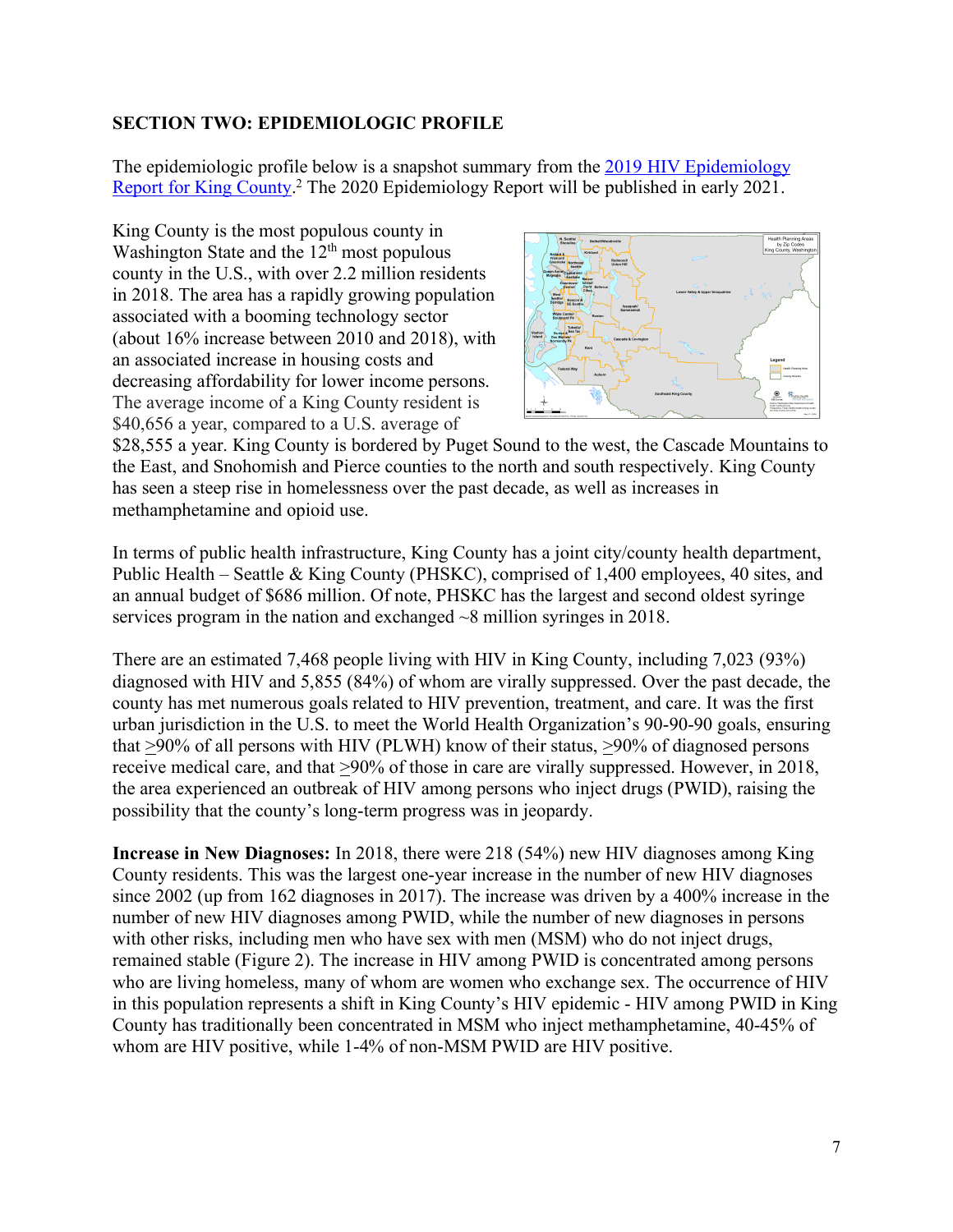Figure 2: Rate of New HIV Diagnoses for Men Who Have Sex with Men (MSM), People Who Inject Drugs  $(PWID)^A$ , and Heterosexuals<sup>B</sup>, King County, 2009-2018



<sup>A</sup> People who use injection drugs exclude men who have sex with men.<sup>B</sup> Heterosexuals include individuals with unknown HIV risk.

King County uses the National HIV Strategy (NHAS) as a framework for monitoring progress related to HIV-related goals, using annual dashboards and 2014 data as a baseline (Table 2).

Progress towards NHAS Goals include:

- 1) **Reduce New HIV Infections**: In 2014, King County aimed to reduce the rate of new HIV infections by 25% by 2020, which mirrors the NHAS goal. We met this goal in 2017. However, the increase in HIV diagnoses among PWID resulted in the county falling short of the 25% reduction goal in 2018.
- 2) **Improve Health Care Access and HIV-Related Health Outcomes**: NHAS aims to ensure that 90% of people living with HIV are engaged in care and 80% are virally suppressed. King County has higher local goals for both indicators (95% and 90%, respectively). King County has met the national goals with 90% in care and 84% suppressed (see Figure 3, 2018) continuum below), and we are on pace to reach our higher local goals.
- 3) **Reduce HIV-Related Disparities**: King County has an explicit goal of ensuring that there are no differences in viral suppression or the incidence of new HIV diagnoses by gender or race/ethnicity within HIV risk groups. (In monitoring the HIV epidemic in Blacks, we separately consider US and foreign-born populations since a large proportion of new diagnoses among Blacks in King County occur in immigrants who acquire HIV outside of the US, inflections that are not avertable by local public health.) The county has made mixed progress toward reducing disparities in HIV outcomes across groups defined by race/ethnicity. On the one hand, HIV diagnosis rates continue to be substantially higher for both U.S.-born Black and U.S.-born Latinx persons relative to Whites. On the other hand, differences in viral suppression between groups have declined over the past decade. Table 3 below presents multiple care characteristics for subsets of PLWH.

In addition to NHAS, King County has been guided by the goals of the End AIDS Washington (EAW) plan to establish new, more ambitious targets in response to program success. EAW seeks to decrease new HIV diagnoses by 50% by 2020, and to ensure that 90% of PLWH are in care and 80% are virally suppressed.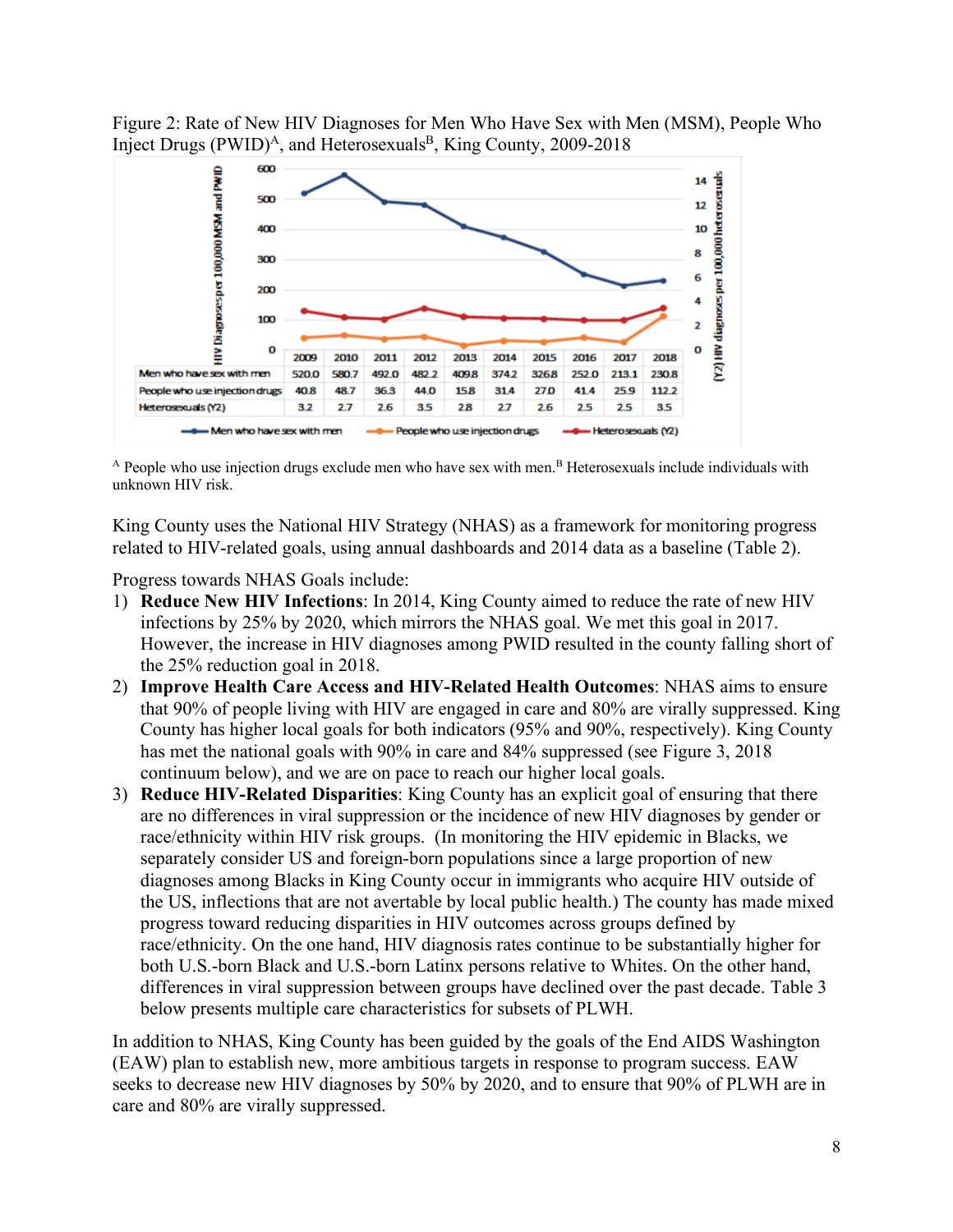| King Co. 2018 HIV                     | 2020 GOALS           |                   | DATA, 2014-2018  |                  | <b>TREND</b>            |
|---------------------------------------|----------------------|-------------------|------------------|------------------|-------------------------|
| dashboard (partial)                   | U.S.<br><b>GOALS</b> | KING CO.          | 2014             | 2018             | (KEY)<br><b>BELOW</b> ) |
| HIV TESTING, CASE FINDING, PREVENTION |                      |                   |                  |                  |                         |
| New HIV diagnoses, rate               | 125%                 | 125%              | 11.0/100,000     | 10.0/100,000     | ೞ                       |
| Know HIV status                       | 90%                  | 95%               | 92%              | 93%              | 07                      |
| Late HIV diagnosis                    | --                   | $<$ 20%           | 24%              | 25%              | ೞ                       |
| Recent HIV testing, MSM               |                      | 75%               | 73%              | 69%              | ೞ                       |
| PrEP use, high-risk MSM               | --                   | 50%               | 9%               | 49%              | Q                       |
| Syringe coverage                      | 200/PWID             | 365/PWID          | 258/PWID         | 300/PWID         |                         |
| HIV CARE, MORBIDITY, MORTALITY        |                      |                   |                  |                  |                         |
| Linked to care in 1 month             | 85%                  | 90%               | 88%              | 89%              |                         |
| Linked to care in 3 months            |                      | 95%               | 92%              | 94%              | ◆                       |
| In HIV care                           | 90%                  | 95%               | 89%              | 90%              | ⊗                       |
| Viral suppression                     | 80%                  | 90%               | 79%              | 84%              | O J                     |
| Viral suppression in 4 months         | --                   | 75%               | 58%              | 75%              |                         |
| Homelessness                          | $< 5\%$              | $< 5\%$           | 14%              | 11%              | ೞ                       |
| HIV/AIDS mortality                    | 133%                 | 133%<br>(0.8/100) | 1.2/100<br>PLWdH | 0.9/100<br>PLWdH | ٠                       |

#### Table 2. King County HIV Goals and Evaluation Metrics: 2019 Dashboard

Abbreviations: PrEP, pre-exposure prophylaxis for HIV; PLWdH, people living with diagnosed HIV; MSM, men who have sex with men.

Key: 3Goal met 60 On pace to meet goal 8 Not on pace to meet goal 1 National goal was met, not local goal





In addition to people living homeless persons, PWID, and others described above, three other populations in King County stand out as having significant HIV care and prevention needs:

**Men who have Sex with Men (MSM):** Although the diagnosis rate in King County among MSM has declined by more than 50% over the last decade, MSM, including MSM who inject drugs, continue to comprise the majority of new HIV diagnoses in King County (70%). We estimate 9% of all MSM living with HIV, but prevalence varies dramatically by race/ethnicity. About 15% of Black MSM, 14% of Latinx MSM, and 12% of American Indian/Alaska Native MSM have diagnosed HIV, compared to 9% of White MSM. PrEP use is lowest among Black and Native American MSM.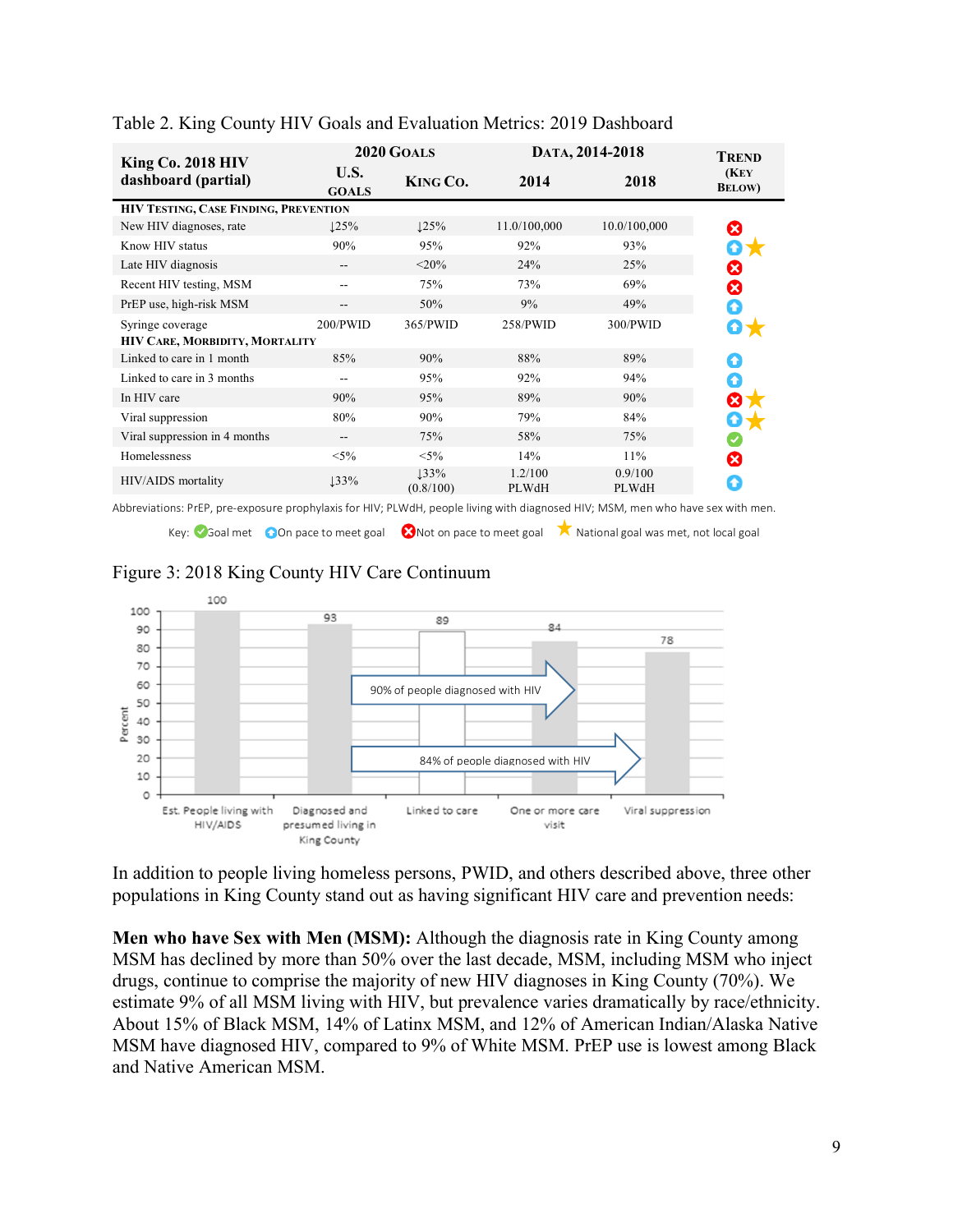**People of Color:** HIV also disproportionately affects the overall Black and Latinx populations (Figure 4). The rate of new HIV diagnosis is higher among U.S.-born Black persons than other racial groups, as is the rate among Latinx persons. And while differences in viral suppression rates between racial/ethnic groups have narrowed in the past few years, viral suppression continues to be lower among US-born Blacks than among other racial/ethnic groups.



Figure 4. Rate of New HIV Diagnosis Among MSM Overall and By Selected Race/Ethnicity, King County, 2009-2018

**Foreign-born Populations:** The disproportionate impact of HIV on Black persons is partly due to a higher prevalence of HIV among foreign-born Black residents. In 2018, 55% of all Black persons diagnosed with HIV were foreign born, and from 2014-2018 64% of non-MSM Black persons diagnosed with HIV were foreign born (primarily born in sub-Saharan Africa). While foreign-born Black persons have the highest rate of new HIV diagnosis, prior work suggests that a majority of persons newly diagnosed with HIV in this population acquired HIV prior to arrival in the U.S. Further, while foreign born Black persons more frequently have late HIV diagnoses, in King County they typically have higher levels of viral suppression than U.S.-born persons with HIV.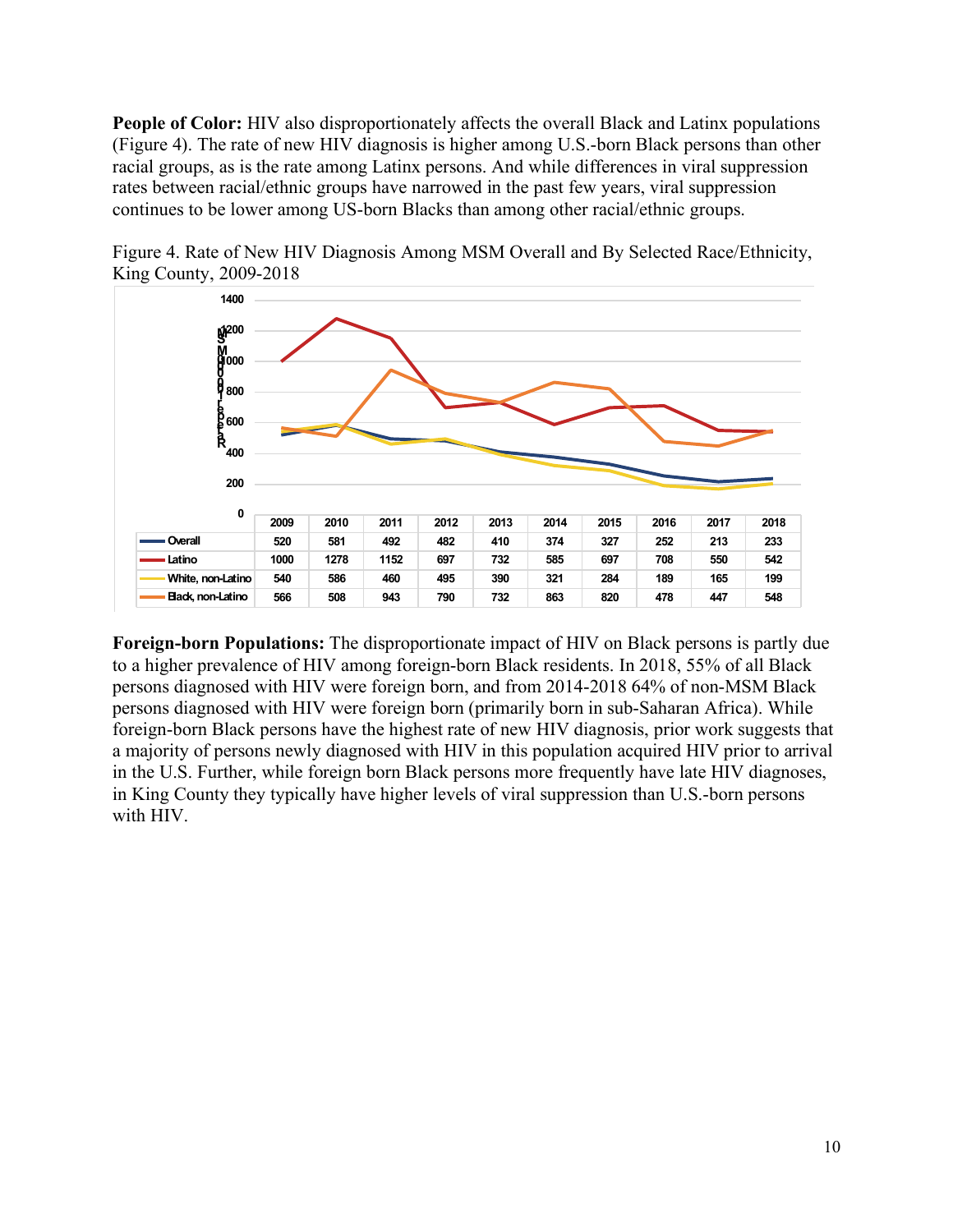| <b>KING COUNTY</b>              |             |                      | NEW HIV DIAGNOSES (2018) <sup>A</sup> |                     |                | <b>PLWDH IN 2018</b> |
|---------------------------------|-------------|----------------------|---------------------------------------|---------------------|----------------|----------------------|
|                                 |             |                      |                                       | LINKED <sup>B</sup> |                | <b>SUPPRESSED</b>    |
|                                 |             |                      | <b>LATE HIV</b>                       | <b>TO CARE</b>      | <b>HAD ONE</b> | <b>AT MOST</b>       |
|                                 |             | <b>NEW</b>           | <b>DIAGNOSES</b>                      | WITHIN 1            | <b>OR MORE</b> | <b>RECENT VIRAL</b>  |
|                                 | <b>PWDH</b> | <b>DIAGNOSES</b>     | (AIDS WITHIN                          | <b>MONTH OF</b>     | <b>CARE</b>    | $LOAD$ (<200         |
|                                 | (N)         | IN 2018 <sup>A</sup> | 1 YR OF HIV)                          | <b>DIAGNOSIS</b>    | <b>VISIT</b>   | <b>COPIES</b> )      |
| TOTAL*                          | 6,976       | 218                  | 26%                                   | 89%                 | 90%            | 84%                  |
| <b>GENDER</b>                   |             |                      |                                       |                     |                |                      |
| Men (sex assigned at birth)     | 6,095       | 173                  | 24%                                   | 90%                 | 91%            | 84%                  |
| Women (sex assigned at birth)   | 881         | 45                   | 31%                                   | 89%                 | 90%            | 82%                  |
| Transgender <sup>A,C</sup>      | 63          | $11^A$               | 18%                                   | 91%                 | 94%            | 83%                  |
| RACE, ETHNICITY AND NATIVITY    |             |                      |                                       |                     |                |                      |
| White                           | 3,819       | 108                  | 16%                                   | 87%                 | 91%            | 85%                  |
| <b>Black</b>                    | 1,404       | 49                   | 45%                                   | 92%                 | 90%            | 80%                  |
| Foreign-born                    | 613         | 27                   | 59%                                   | 93%                 | 91%            | 77%                  |
| $U.S.-bornD$                    | 791         | 22                   | 27%                                   | 91%                 | 81%            | 84%                  |
| Latinx                          | 974         | 39                   | 31%                                   | 95%                 | 90%            | 83%                  |
| Foreign born                    | 486         | 15                   | 60%                                   | 100%                | 91%            | 85%                  |
| $U.S.-bornD$                    | 488         | 24                   | 12%                                   | 92%                 | 89%            | $81\%$               |
| Asian                           | 295         | 10                   | 20%                                   | 90%                 | 88%            | 85%                  |
| Pacific Islander <sup>A</sup>   | 77          | 14 <sup>A</sup>      | 36%                                   | 93%                 | 90%            | 75%                  |
| Native American/AK              | 236         | 33 <sup>A</sup>      | 21%                                   | 82%                 | 92%            | 81%                  |
| Native <sup>A</sup>             |             |                      |                                       |                     |                |                      |
| <b>HIV RISK FACTORS</b>         |             |                      |                                       |                     |                |                      |
| Men who have sex with           | 4,644       | 106                  | 19%                                   | 97%                 | 91%            | 86%                  |
| men (MSM)                       |             |                      |                                       |                     |                |                      |
| People who inject drugs         | 274         | 31                   | 10%                                   | 77%                 | 89%            | 74%                  |
| (PWID)                          |             |                      |                                       |                     |                |                      |
| MSM-PWID                        | 638         | 21                   | 29%                                   | 86%                 | 89%            | 77%                  |
| Heterosexual                    | 719         | 24                   | 50%                                   | 96%                 | 90%            | 82%                  |
| Foreign born                    | 408         | 16                   | 69%                                   | 100%                | 90%            | 85%                  |
| $U.S.-bornD$                    | 301         | 52 <sup>A</sup>      | 54%                                   | 87%                 | 90%            | 77%                  |
| <b>OTHER FACTORS</b>            |             |                      |                                       |                     |                |                      |
| Foreign Born                    | 1,538       | 56                   | 48%                                   | 96%                 | 90%            | 85%                  |
| Meth use (collected since 2009) | 381         | 51                   | 10%                                   | 88%                 | 90%            | 74%                  |
| RACE/ETHNICITY AMONG MSM        |             |                      |                                       |                     |                |                      |
| White MSM                       | 3,357       | 69                   | 14%                                   | 93%                 | 91%            | 87%                  |
| <b>Black MSM</b>                | 561         | 18                   | 22%                                   | 89%                 | 89%            | 79%                  |
| Latinx MSM                      | 793         | 27                   | 30%                                   | 100%                | 90%            | 84%                  |
| Foreign born                    | 354         | 9                    | 56%                                   | 100%                | 89%            | 84%                  |
| $U.S.-bornD$                    | 439         | 18                   | 17%                                   | 100%                | 88%            | 82%                  |

Table 3: HIV Care Metrics, including Late Diagnosis, Linkage to Care, Being in Medical Care and Viral Suppression for Selected Groups Living with HIV (PLWdH), King County, 2018

A Due to small numbers, fewer than 10 in 2018, newly diagnosed Native Am./AK Natives, Pacific Islanders, U.S.-born heterosexuals, and transgender persons were based on 5 years of diagnoses --from 2014 to 2018. Additionally, note that for Native Americans and Pacific Islanders, multiracial and Latinx persons are included if they are also Native American or Pacific Islander.

<sup>B</sup> "Linked" is based on percent of cases diagnosed in 2018 linking to care based on CD4 or viral load tests within 3 months of diagnosis.

 $\overline{C}$  Transgender category, for prevalent cases, includes transgender women (90%) and transgender men (10%); for 5-year incident diagnoses, 9 were transgender women and 2 transgender men.

D U.S.-born includes unknown country of birth**.** 

\* Total excludes individuals with unconfirmed relocations as of the time of analysis (e.g., identified by online Internet database searches, but not confirmed by the new jurisdiction or another secondary source) and no laboratory results reported in 18 months ( $N = 47$ , resulting in 6,976 PLWH)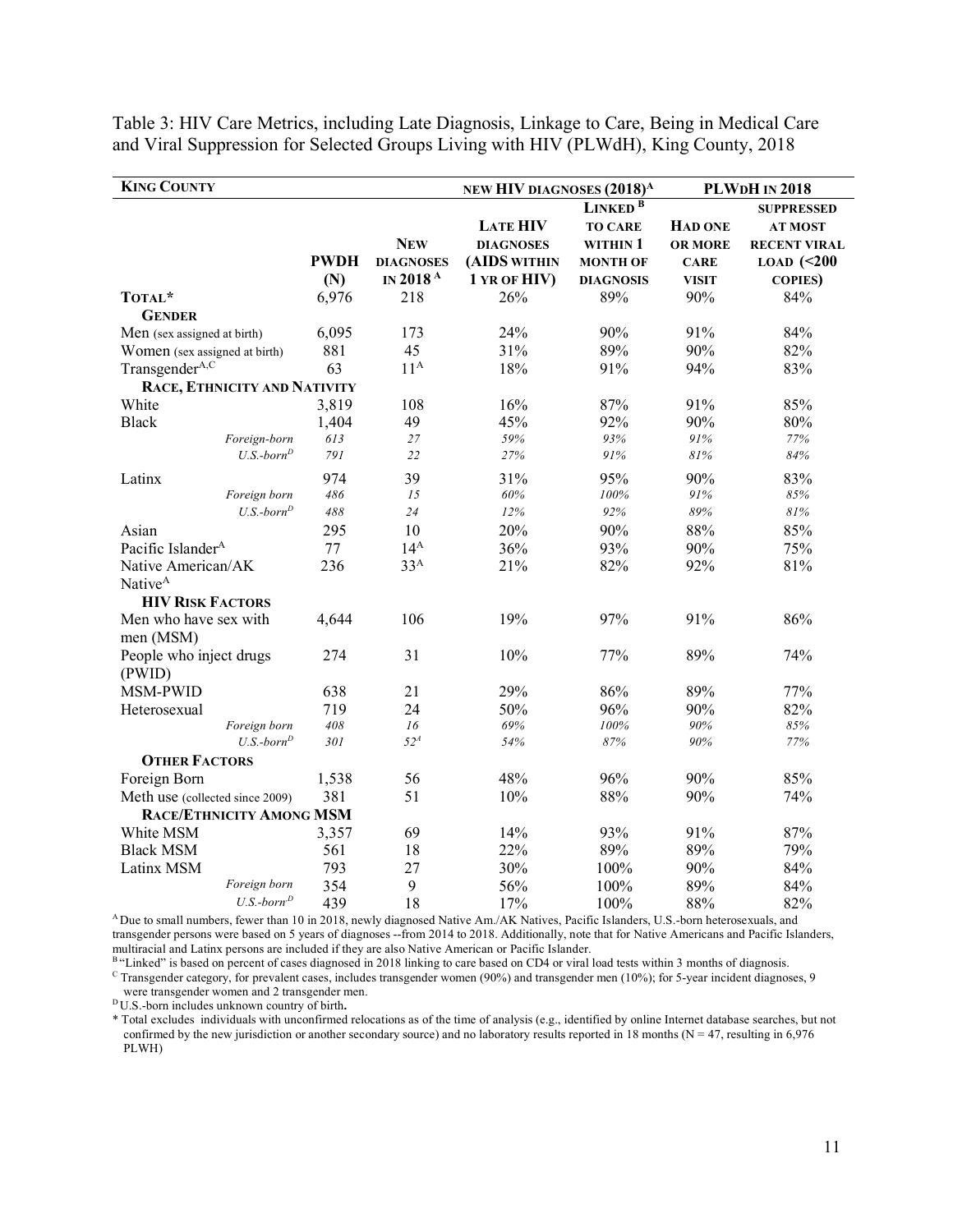### **SECTION THREE: SITUATIONAL ANALYSIS**

King County confronts a new HIV epidemic, one that will require a new response if we are to achieve the EHE goal of reducing new HIV infections by 75% by 2025. This section provides a snapshot summary of the most recent situational analysis of the HIV epidemic in King County, including the most up to date quantitative and qualitative data describing the needs of people at risk for or living with HIV (especially those who are out of care or have an unsuppressed viral load) and gaps in our HIV prevention and care system's capacity and activities to address those needs. This snapshot is organized by the four pillars of EHE and whenever possible incorporates needs and gaps that have emerged since the start of the coronavirus pandemic.

### **Pillar 1: Diagnose**

HIV Testing– PHSKC and WA DOH have explicit, validated screening guidelines to promote

annual or quarterly HIV/STI screening of MSM and transgender persons based on risk, promote widespread HIV testing through direct provision of tests, and monitor HIV testing frequency in higher risk populations (Table 4). In 2018, the PHSKC Sexual Health Clinic and publicly-funded CBO's, including Center for Multicultural Health, Entre Hermanos, Gay City, Lifelong, Neighborhood House and POCAAN, performed 15,255 HIV tests and 28% of all newly diagnosed cases were diagnosed through publicly-funded HIV testing.3 HIV testing is also available in King County through all healthcare organizations and private medical providers, public health centers and teen health clinics, community health centers, and Planned Parenthood sites.<sup>4</sup> However, 20% of persons diagnosed with HIV in 2018 had an AIDS diagnosis within a year of HIV diagnosis, with the greatest risk of late diagnosis seen among foreign-born persons who are neither MSM nor PWID.2 There remains a need for focused efforts to test persons at high risk, while expanding HIV testing as part of routine medical care, particularly among PWID and persons from countries where HIV is highly prevalent.<sup>2</sup>

| <b>TABLE 4: PHSKC &amp; WA DOH HIV SCREENING</b>              |
|---------------------------------------------------------------|
| <b>GUIDELINES<sup>2</sup></b>                                 |
| <b>ALL RESIDENTS</b>                                          |
| Test at least once between the ages of 18 and 64              |
| Test concurrent with any diagnosis of gonorrhea or            |
| syphilis                                                      |
| Pregnant women should test in the 1st trimester and           |
| women who use methamphetamine, opioids, or                    |
| exchange sex should test again in the 3rd trimester.          |
| MEN WHO HAVE SEX WITH MEN (MSM) AND                           |
| TRANSGENDER PERSONS WHO HAVE SEX WITH MEN*                    |
| Indications for testing every 3 months (any of below          |
| risks in the prior year)*:                                    |
| Diagnosis of a bacterial sexually transmitted infection       |
| (STI) (e.g. early syphilis, gonorrhea, chlamydia)             |
| · Use of methamphetamine or poppers (amyl nitrate)            |
| $\cdot$ >10 sex partners (anal or oral)                       |
| · Condomless anal intercourse with an HIV+ partner or         |
| partner of unknown status                                     |
| Ongoing use of HIV pre-exposure prophylaxis (PrEP)            |
| MSM and transgender persons who have sex with men             |
| without the above risks should HIV test annually <sup>+</sup> |
| PERSONS WHO INJECT DRUGS*                                     |
| Annual HIV testing all PWID                                   |
| · Every 3 months in PWID who exchange sex for                 |
| money or drugs or who are pregnant                            |
| * Persons should also be tested for syphilis, gonorrhea       |
| and chlamydia at all exposed anatomical sites                 |
| + Persons who have not had sex in the prior year or           |
| who are in long-term mutually monogamous                      |
| relationships do not require annual HIV/STI testing.          |

Partner Services – In King County, partner services are provided by PHSKC, and PHSKC has conducted population-based HIV partner services for over a decade. Partner services are voluntary and confidential services available to individuals who test positive for HIV, as well as their sex and needle-sharing partners. PHSKC seeks to provide partner services to all persons with newly diagnosed with HIV to: 1) to ensure that the partners of persons diagnosed with HIV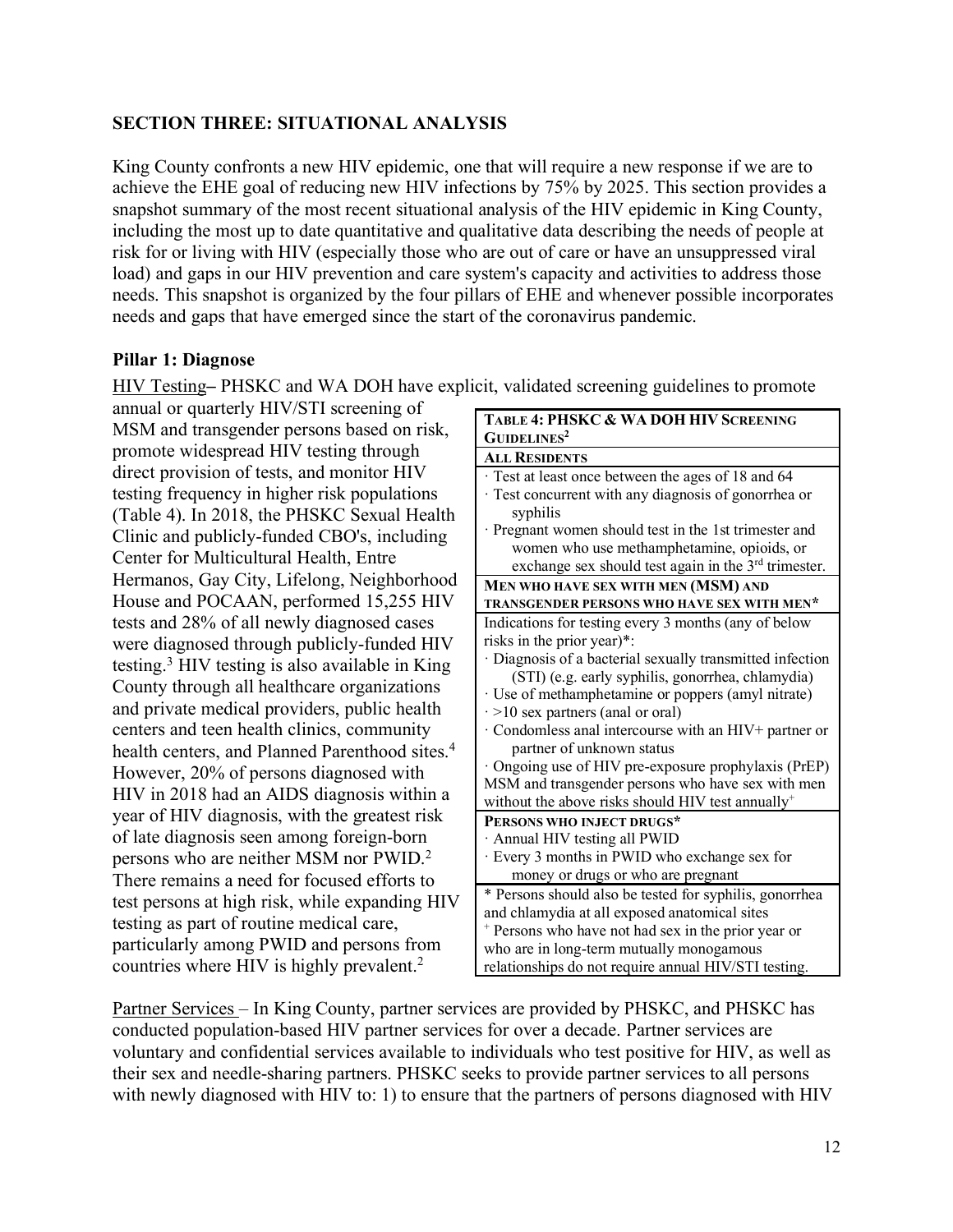learn of their potential exposure, are tested for HIV, and learn their HIV status; 2) to ensure that persons diagnosed with HIV are linked to sustained medical care and to other social and support services (*Pillar 2)*; and 3) to link persons at risk for acquiring HIV to prevention services, particularly PrEP *(Pillar 3). (Partner services cluster investigation activities are described under Pillar 4.)* At present, disease intervention specialists (DIS) work with a surveillance epidemiologist to investigate newly reported HIV cases and provide partner services to persons newly diagnosed with HIV. **However, the increase in cases observed in 2018 coupled with the increasing social marginalization of persons newly diagnosed with HIV and the emergence of a new HIV epidemic among PWID has taxed existing staff beyond their capacity; new cases are now harder to locate and require more time for investigation.**

Geographic distribution of new cases **–** King County encompasses 2,307 square miles and includes 35 cities, the largest of which is Seattle. Throughout this document north and central King County will be referred to as north and central Seattle, respectively. Among persons newly diagnosed in 2018, 21% lived in central Seattle, 46% in south King County, 17% in north Seattle, and 10% in east and 6% in west King County. <sup>2</sup> In 2019, the proportion of residents in south King County cities with suppressed viral loads ranged from 76-86%, with 79% viral suppression among Kent, 83% among Renton, and 76% among Federal Way residents - the three cities in which over half of PLWH in south King county live.2 Yet the current system of HIV care is highly geographically concentrated, with 80% of all PLWH receiving care through a medical provider in central Seattle and **relatively few HIV providers exist outside of the city center.** Of particular concern, the availability of HIV care in south King County is very limited, with a one month wait for new patients to be seen in Madison Clinic's satellite clinic in south King County, and the only significant source of HIV care in north Seattle is Northwest Hospital, a facility that as of 2020 is part of UW Medicine and thus a potential resource for expanded capacity in the future, but at present is a far distance from populations most at risk for HIV or who are out of care or virally unsuppressed (OOC/unsuppressed) in north Seattle and primarily serves older residents insured through Medicare and people in need of inpatient psychiatric care.

Populations at high risk for HIV Infection<sup>2</sup> - As described in the epidemiologic synopsis above, HIV diagnosis rates declined in the past decade among groups defined by major HIV transmission risk categories, followed by increases between 2017 and 2018 among PWID, particularly those living homeless and women who exchange sex.2 HIV diagnoses among MSM who do not inject drugs remained stable. Among specific subgroups:

*MSM* – In 2018, MSM accounted for 59% of all new HIV diagnoses in King County. Since 2009, the number of HIV tests performed among MSM increased by 63% and in 2018, the median time since last HIV negative test among newly diagnosed MSM was 9.5 months. Among MSM diagnosed with HIV in 2018, over two-thirds, 69%, had tested HIV negative in the prior 2 years and only 5% reported never having tested for HIV previously. Of MSM with a negative HIV test prior to HIV diagnosis in 2018, 48% had tested negative within 2 months of diagnosis. HIV among MSM in King County is characterized by profound racial and ethnic disparities. HIV incidence continues to disproportionately affect Black and Latino MSM compared to White MSM. Latino MSM and Black MSM account for 21% and 14% of all new HIV diagnoses, respectively, but are only 10% and 6% of the estimated King County MSM population, respectively. In 2018, Black MSM diagnosed with HIV were more likely than White MSM to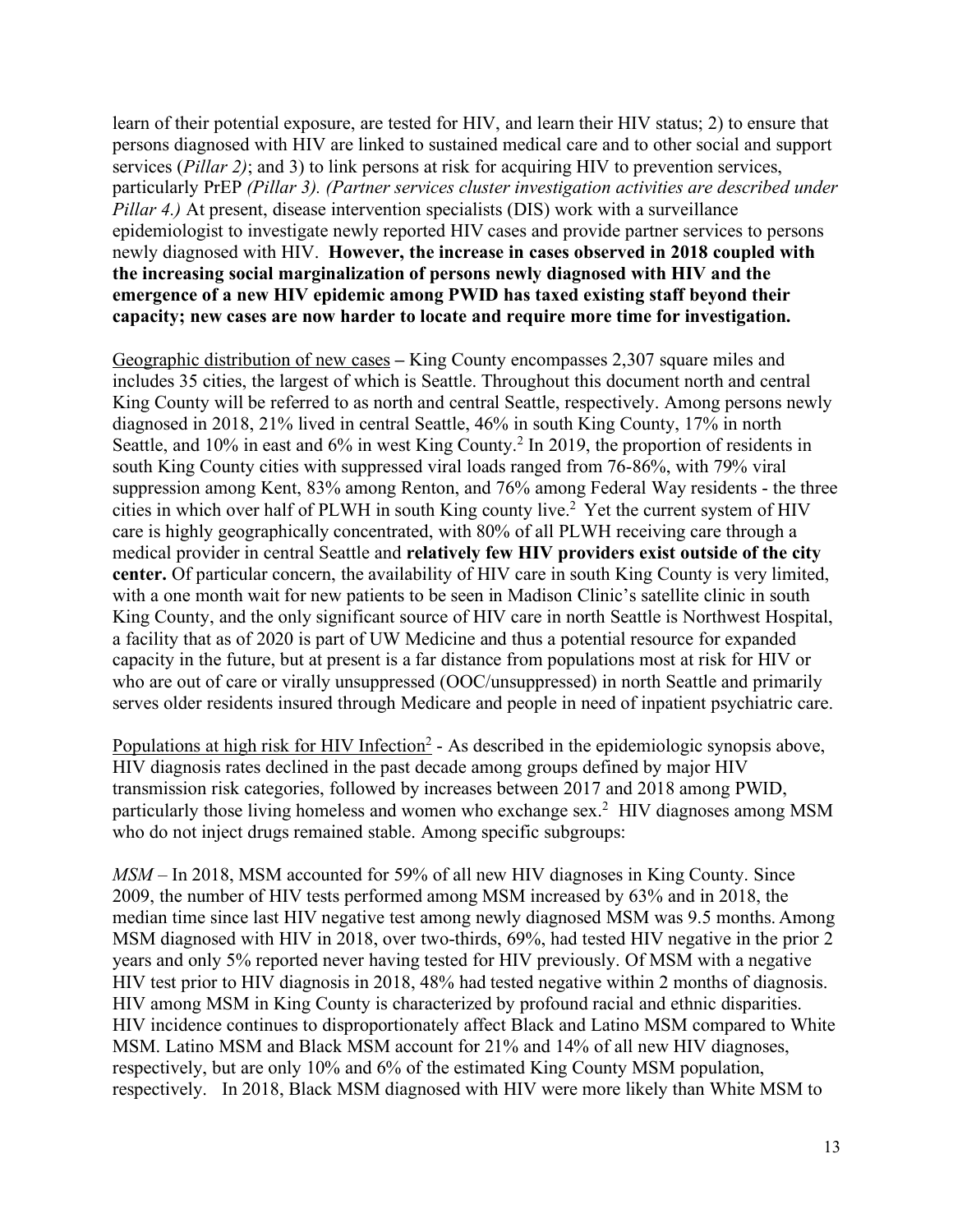have never HIV tested (12% versus 5%).

*U.S. Born People of Color* – Among U.S. born Black and Latinx persons, MSM is the predominant risk group (see paragraph above about HIV incidence disparities among Black and Latino MSM). Over the decade, heterosexual HIV diagnosis rates declined for U.S. born Blacks and Latinx person (32% and 28%, respectively). Several CBOs provide HIV testing services specifically aimed at preventing and otherwise mitigating the impact of HIV on communities of color in Seattle and greater King County but to date have limited case finding.

*PWID* – King County faces a new and locally unprecedented HIV epidemic among PWID, both MSM and non-MSM, fueled by growing epidemics of homelessness and injection drug use. PHSKC has increased HIV screening efforts for PWID by training syringe services program staff and outreach staff to perform rapid, point of care HIV screening tests, yet we need to do more. In 2018, PHSKC conducted a rapid needs assessment among PWID living homeless in north Seattle (n= 15) and learned that PWID in north Seattle need education about HIV and the importance of HIV testing and care, financial incentives and local access to testing and medical care are most likely to promote testing and care engagement, and street-based exchange sex in north Seattle increased after an anti-trafficking law passed in early 2018 which resulted in the shutdown of Backpage, Craigslist personals, and other online forums sex workers used to use to advertise.

### **Pillar 2: Treat**

After an HIV diagnosis, most people in King County seek care and achieve viral suppression within a few months. But to reduce the incidence of HIV in King County we need to better understand and focus Pillar 2 activities on engaging in care PLWH who are OOC/unsuppressed. Based on HIV surveillance data, data collected through the Medical Monitoring Project (MMP) and D2C activities, and information gathered to inform HIV care and prevention efforts, we have a significant amount of information about OOC/unsuppressed persons, their comorbidities, service needs, and health outcomes (Table 5). $4-7$ . We define OOC/unsuppressed as having no CD4 count or viral load reported to surveillance for  $\geq$ 12 months ("out of care") or a VL >500 copies/mL at the time of last report ("virally unsuppressed"). Compared to the overall population of diagnosed PLWH, OOC/virally unsuppressed persons are younger, more likely to be US-Born Black,<sup>7</sup> and have lower levels of income and education.<sup>7</sup>

Surveillance data suggest that approximately 1000 people with diagnosed HIV in King County are currently OOC/unsuppressed. However, case investigations consistently find that approximately 15% of PLWH who appear to be OOC have moved out of the county, and an additional 10% reside in the county and are in-care, but without recent laboratory test results reported to our health department. **Thus, we estimate that approximately 750 PLWH in King County are OOC/unsuppressed requiring care.**<sup>2</sup>

Syndemics Homelessness, substance use, and mental illness are syndemics that compound the difficulty of achieving and maintaining viral suppression. Among persons newly diagnosed with HIV, methamphetamine-using MSM are more likely to be unstably housed (24% vs. 6%), and in the Max Clinic, 45% of patients have substance use disorders, homelessness and untreated mental illness at the time of enrollment in the clinic.<sup>2</sup>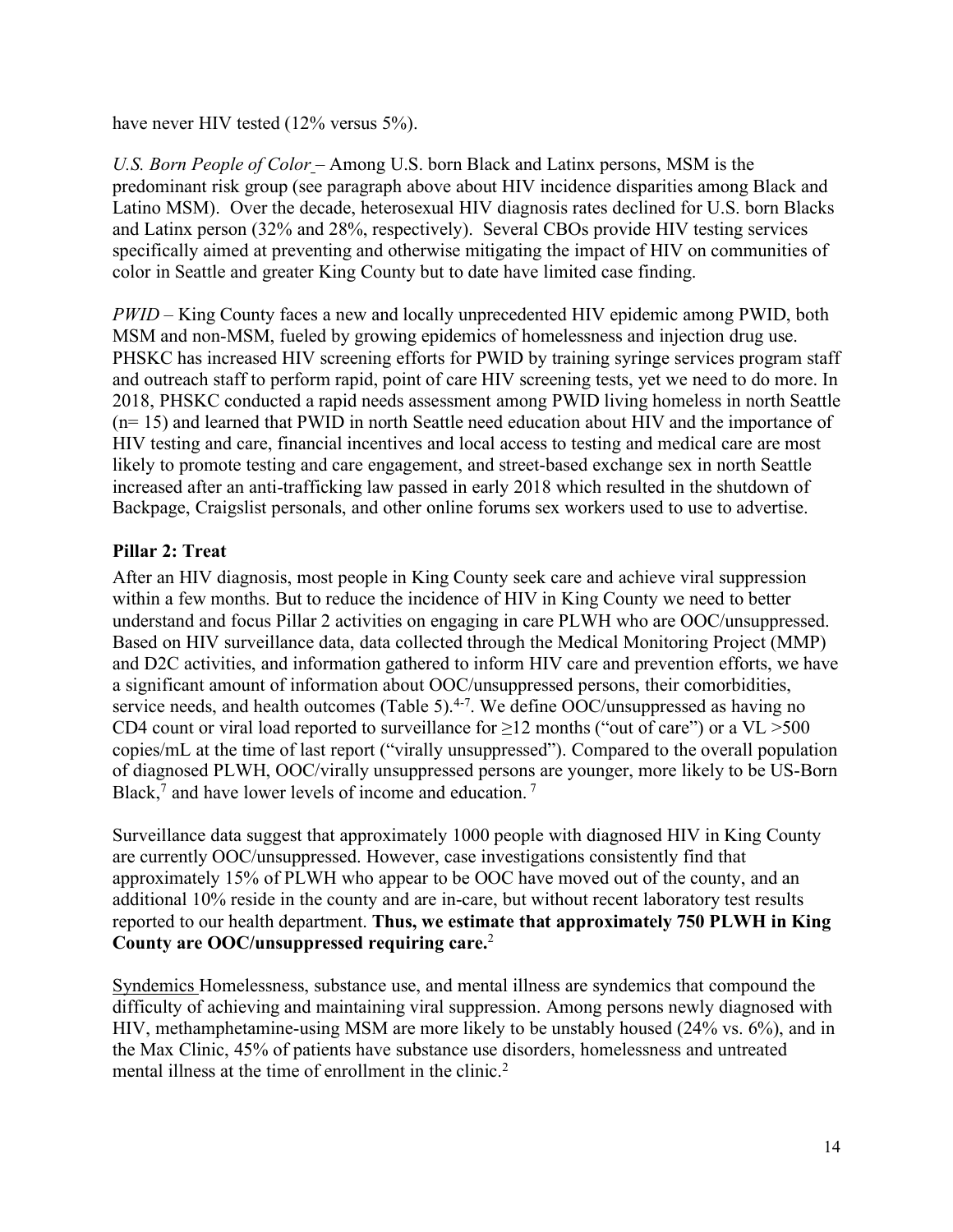|                                            |                                               | <b>Estimated Number (%)</b>              |                         |                   |
|--------------------------------------------|-----------------------------------------------|------------------------------------------|-------------------------|-------------------|
|                                            |                                               | of Out of Care or                        | <b>Virally</b>          |                   |
|                                            |                                               | <b>Unsuppressed Persons</b> <sup>D</sup> | suppressed <sup>D</sup> | <b>Total PLWH</b> |
| Characteristic                             |                                               | $(n=757)$                                | $(n=6,220)$             | $(n=7,023)$       |
|                                            | Cisgender Men                                 | 640 (85%)                                | 5,399 (87%)             | 6,079(87%)        |
|                                            | Cisgender Women                               | 108(14%)                                 | 767 (12%)               | 880 (13%)         |
|                                            | Transgender persons                           | $9(1\%)$                                 | 54 (1%)                 | 64(1%)            |
| Age in 2018                                | $\leq$ 25 years                               | 13(2%)                                   | 121(2%)                 | 135(2%)           |
|                                            | $25-44$ years                                 | 380 (50%)                                | 2,035 (33%)             | 2,431 (25%)       |
|                                            | $45+$ years                                   | 364 (48%)                                | 4,064(65%)              | 4,457 (63%)       |
| Race/Ethnicity:                            | White                                         | 367 (48%)                                | 3,452 (56%)             | 3,843 (55%)       |
|                                            | <b>Black or African American</b>              | 186 (25%)                                | 1,219 (20%)             | 1,414 (20%)       |
|                                            | Latinx                                        | 122(16%)                                 | 852 (14%)               | 983 (14%)         |
|                                            | Other/Multiracial                             | $82(11\%)$                               | 697 (11%)               | 783 (11%)         |
| Living homeless                            |                                               | 167-280 (22-37%)                         | <b>NA</b>               | NA                |
| Region of King County <sup>A</sup>         | Central                                       | 260 (34%)                                | 2,098 (34%)             | 2,383 (34%)       |
|                                            | South                                         | 262 (35%)                                | 2,295 (37%)             | 2,570 (37%)       |
|                                            | North                                         | 124(16%)                                 | 1,010(16%)              | 1,138(16%)        |
|                                            | East                                          | 51 $(7%)$                                | 329 (5%)                | 382 (5%)          |
|                                            | West                                          | 47 $(6%)$                                | 414 $(7%)$              | 463 (7%)          |
| Substance use <sup>B</sup> Methamphetamine |                                               | 26%                                      | 18%                     | 19%               |
|                                            | Heroin                                        | $5\%$                                    | 4%                      | 4%                |
|                                            | Hazardous alcohol use                         | 15%                                      | NA                      | <b>NA</b>         |
|                                            | Cocaine or crack                              | 10%                                      | $9\%$                   | 9%                |
| <b>HIV Risk Factor</b>                     | <b>MSM</b>                                    | 441 (58%)                                | 4,205 (68%)             | 4,679 (67%)       |
|                                            | <b>PWID</b>                                   | 42 $(6%)$                                | 232(4%)                 | 277(4%)           |
|                                            | MSM/PWID                                      | 89 (12%)                                 | 549 (9%)                | 641 (9%)          |
|                                            | Heterosexual                                  | 93 (12%)                                 | $615(10\%)$             | 713 (10%)         |
|                                            | Other or Unknown                              | 92 (12%)                                 | 545 (9%)                | 713 (10%)         |
|                                            | Incarcerated in jail, prior year <sup>C</sup> | 7%                                       | NA                      | <b>NA</b>         |

|  |  | Table 5. Characteristics of PLWH by HIV care status, 2018, King County, WA. |
|--|--|-----------------------------------------------------------------------------|
|  |  |                                                                             |

NA=Not available,  $^{A}$  87 (1%) of 7025 PLWH had unknown location (13 unsuppressed & 74 suppressed)

B Based on 145 unsuppressed/not in care, 1,116 suppressed PLWH and 1,261 overall PLWH with a partner services interview near the time of diagnosis. <sup>C</sup> Includes two of three King County jails.<sup>D</sup> Numbers with suppression and the estimated numbers out of care/unsuppressed will not add up to the total due to exclusion of persons presumed to be out of the jurisdiction

*Homelessness* – Homelessness is a large and growing care barrier to HIV care in King County.2,8,9 We estimate that 11% of King County residents diagnosed with HIV were living homeless in the past year. Homelessness among PLWH is a critical problem in King County and an important barrier to ensuring that all PLWH successfully receive life-saving HIV treatment. In 2018, 21% of Ryan White Part A funds were spent to support housing for PLWH. We estimate that 22-37% of OOC/ unsuppressed PLWH are living homeless, based on 2015-17 MMP data (22%) and Ryan White service data (37%). Homelessness is more common among transgender persons (41%), PWID (34%), 18-29 year-olds (30%), cisgender women (28%), non-Latino Blacks (18%), and Latinos (16%). **Unstable housing is the strongest predictor of failure to achieve viral suppression 12 months after a new HIV diagnosis.**

*Substance use* - We estimate that more than half of OOC/virally unsuppressed PLWH engage in hazardous substance use. Among participants in the D2C program from 2012-16, methamphetamine was the most commonly reported substance used in the past year (26%), followed by hazardous alcohol use (15%), heroin (6%), and crack (6%). **Among MSM**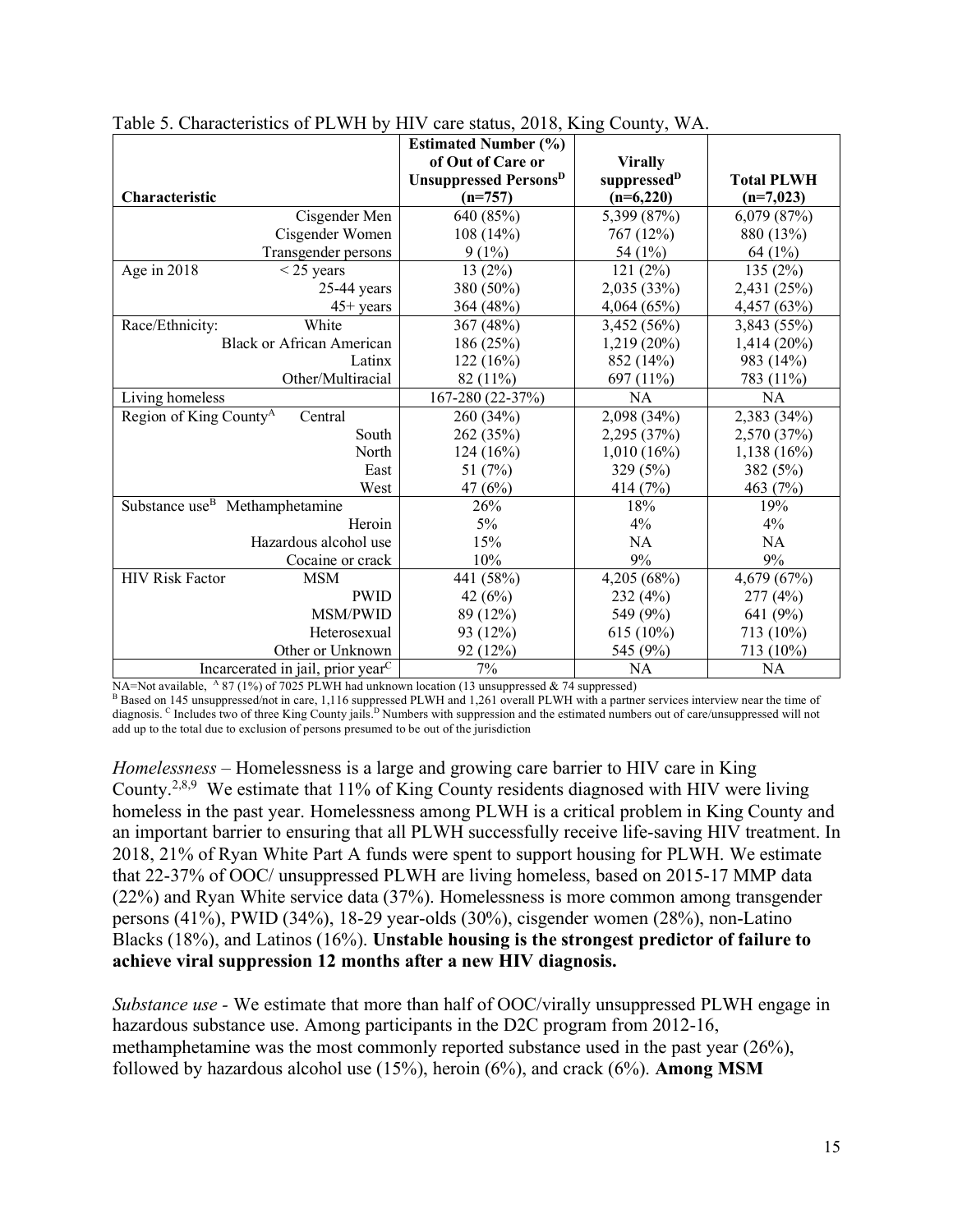### **diagnosed with HIV in King County, those who use methamphetamine are much less likely to be virally suppressed 6 months following an HIV diagnosis** (31 vs 54%).8

*Mental health -* Untreated mental illness is likewise common among persons who are OOC/unsuppressed and is a barrier to care engagement and viral suppression. Few populationbased data are available about mental illness among PLWH in King County. Among Max Clinic patients, 27% have diagnosed psychotic, bipolar or personality disorders and 44% have diagnosed depressive or anxiety disorders. **The Max Clinic experience demonstrates that severe mental illness is common among high-need PLWH, and that a low-barrier HIV clinic can engage PLWH with mental illness.**

### Unmet Needs

Data on unmet needs among PLWH who are OOC or unsuppressed come from epidemiologic data, focus groups and key informant interviews with PWIDs in north Seattle (n=15), service providers working with PWIDs (n=18), Max Clinic patients (N=25), PLWH who participated in the 2019 Part A Planning Council Needs Assessment focused on people recently OOC and providers who work with them. These assessments highlighted the following gaps:

- *Geographically accessible care* The HIV care system in King County is highly concentrated in central Seattle, yet persons OOC/unsuppressed, PWID in north Seattle, and PLWH in south King County found most were not willing to come into the center of the city for care, reflecting a combination of difficulty with transportation, belief that central Seattle is unsafe, and a preference to stay in their community.
- *Walk-in care* The availability of walk-in care and support services is essential.<sup>6</sup> OOC/unsuppressed PLWH emphasized that they needed walk-in visits to accommodate the unpredictability of their lives and provide immediate attention to acute concerns. Such care also removes the perceived stigma associated with failure to keep appointments. The paucity of clinics providing such care is big deficiency in the existing clinical infrastructure of King County, and strongly argues for the differentiated model of care.
- *Integrated mental health, substance use, and social services* The need for mental health services and medication assisted treatment in King County far exceeds the availability of services.<sup>10</sup> OOC/unsuppressed PLWH interviewed preferred to receive substance use and mental health services at their HIV care sites, and indicated a need for services such as laundry, showers and lockers for medication storage. At present, no HIV-focused clinical services in King Co. are co-located with these sorts of services and the one agency providing day shelter services to PLWH is located in central Seattle.
- *Care that is culturally competent* While Max Clinic patients identified their relationships with staff, as well as walk-in care and incentives, as the three key factors associated with success in receiving care in the clinic, PWID interviewed in north Seattle reported having been poorly treated when receiving medical care in north Seattle, both by medical and ancillary staff - experiences that deterred them from engaging in medical care unless urgent.
- *Housing* A quarter to one-third of all OOC/unsuppressed persons are unhoused, with additional persons having unstable housing. Homelessness is a crisis in King County, especially for people of color,<sup>11</sup> and the need for housing is perhaps the single greatest unmet need among OOC/virally unsuppressed PLWH in King County.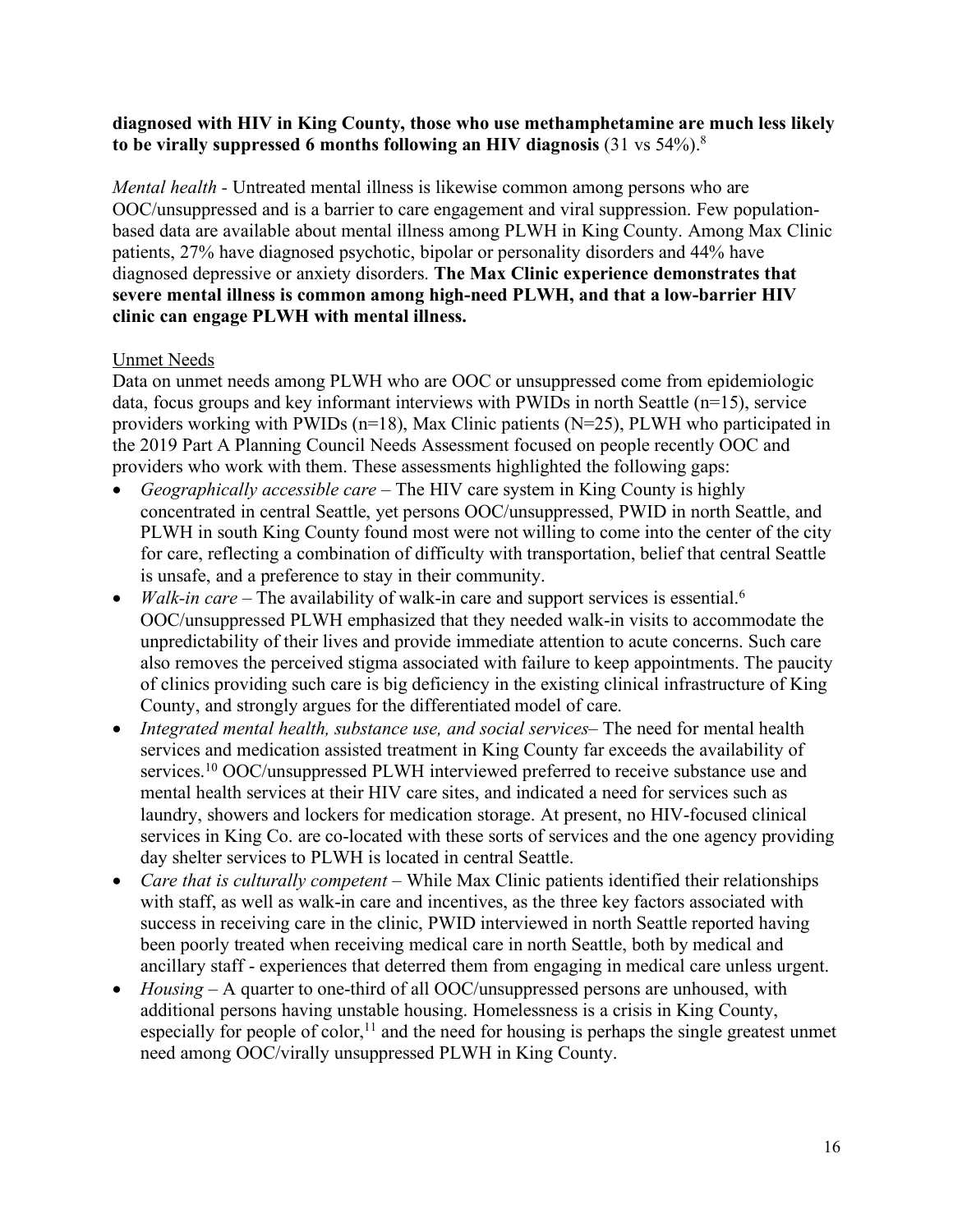- *Transportation* Transportation is a major barrier to care. Among PWID interviewed in north Seattle, none had a car and the complexity and time involved in navigating public transit was a key barrier to engaging in HIV care downtown.
- *Food and money* –Poverty is a formidable barrier to care as meeting basic needs takes precedence over HIV care. While the Seattle Ryan White Part A system includes food services, much like medical services, many PLWH experiencing homelessness in north Seattle and south King County struggle to access the centralized location of these services.

In July, 2020 the Seattle TGA Part A Planning Council conducted a survey of HIV case managers to identify needs that had emerged for PLWH in King County since the start of the coronavirus pandemic.15 At that time, 120 (3%) of the case managers' clients had tested positive for Covid-19 and 68% reported having ten or more clients experiencing increased needs since the pandemic started, especially in relation to food, housing or shelter to isolate, short term rental assistance to avoid eviction, personal hygiene supplies, masks, support in following Covid-19 safety protocols, access to the internet to engage in medical care through telehealth, financial resources, and substance use, mental health and social support services. Additional funding through the Cares Act helped address these gaps over the course of the year.

### Current strategies for engaging OOC/unsuppressed PLWH

For PLWH who have difficulty in engaging in HIV care, King County offers differentiated care in central Seattle, partner services, and data-to-care activities to promote linkage to treatment. We propose to expand upon these strategies to address the unmet needs articulated above.

*Differentiated Care –* As a result of Ryan White funding and Medicaid expansion, no King County resident needs to go without HIV care due to a lack of money or health insurance. For most PLWH, the existing HIV care system is accessible and effective.However, some people with HIV have difficulty receiving HIV care, often as a result of homelessness, mental illness and substance use disorders. In 2015, PHSKC and its collaborators began developing a system of differentiated care designed to alter the health care system and provision of health services to better meet patients' needs.<sup>2,7</sup> This system includes the Mod (Moderate Intensity) and the Max (Maximum Intensity) Clinics at Harborview Medical Center. Both clinics provide walk-in HIV care and social services, with the Max Clinic also offering high-intensity case management, food, transportation support, and financial incentives to encourage engagement and viral suppression, as well as integration of substance use treatment – particularly medications for opioid use disorder (MOUD) – into clinical services. Among 170 MAX Clinic patients, 64% were virally suppressed at their most recent visit, a significant indicator given the majority were sporadically engaged in care and virally unsuppressed on intake.7 However, Mod and Max clinics are both located in central Seattle, while 35% of virally unsuppressed persons live in south King County and 16% in north Seattle.2 Thus, **there is a profound need to create low-barrier clinical and support services in north Seattle and south King County.**

*Partner services and linkage to care<sup>12</sup>* – PHSKC seeks to provide partner services to all persons with newly diagnosed with HIV. DIS work with a surveillance epidemiologist to investigate newly reported HIV cases, define which cases are truly new, provide newly diagnosed persons with partner services, and ensure that patients link to care. DIS do not close new cases until patients have linked to care, and all newly diagnosed cases are discussed at a monthly case conference comprised of DIS, surveillance staff, and the HIV/STD program director. This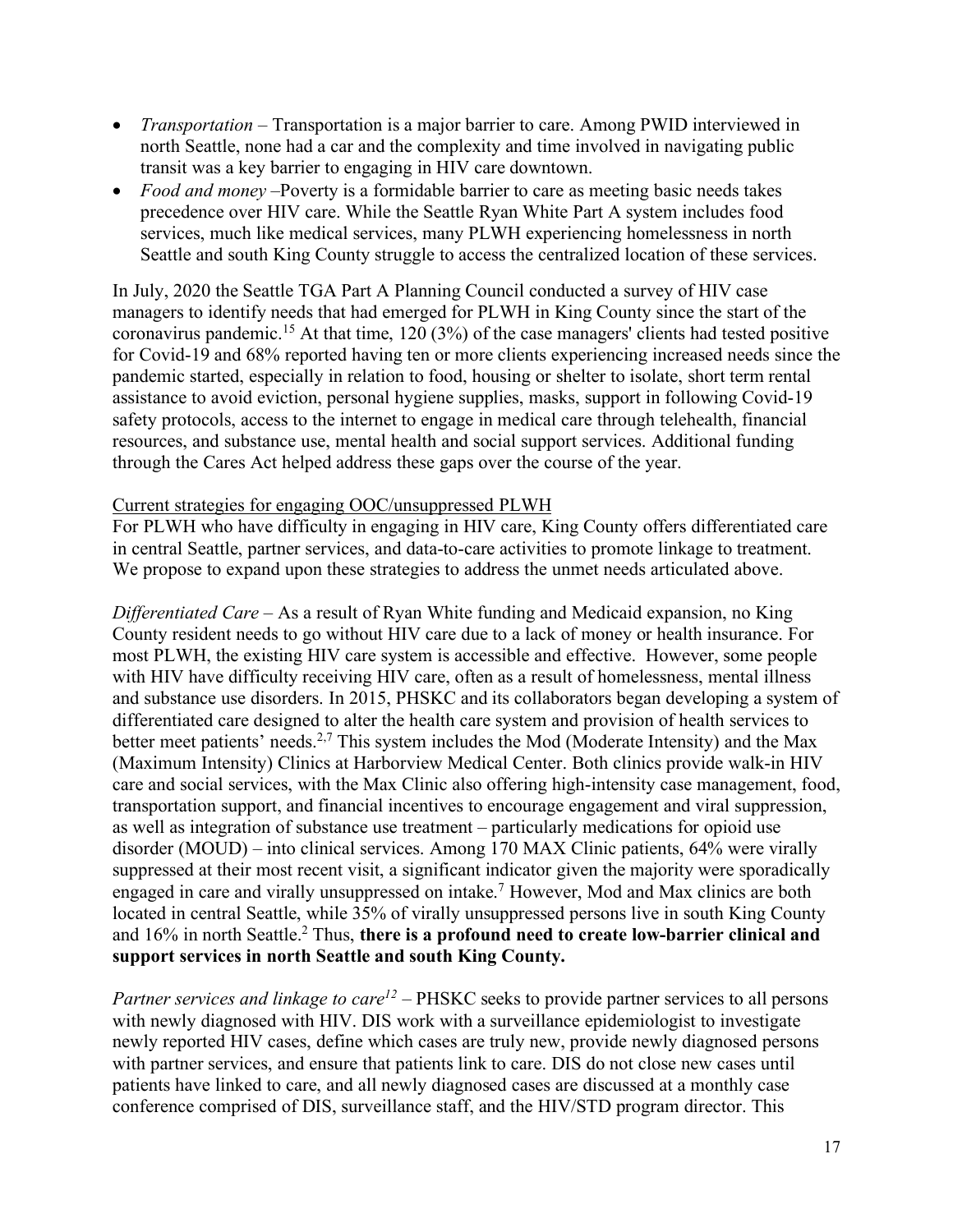process improved linkage to HIV care in King County<sup>1</sup> and resulted in 89% of all newly diagnosed persons linking to care within 1 month of diagnosis in 2018. However, the increase in cases observed in 2018 coupled with the increasing social marginalization of persons newly diagnosed with HIV **taxed existing staff beyond their capacity; new cases are now harder to locate and require more time for investigation and to promote linkage to care**.

*Data to Care (D2C) & Real Time Data to Care (RT D2C) –* For individuals who do not or cannot seek care, PHSKC has a multi-tiered "data-to-care" (D2C) system.13 Our current D2C activities include surveillance-based outreach; venue-based D2C with identification of out of care/unsuppressed (OOC/unsuppressed) persons via information exchange with selected emergency departments (EDs), inpatient hospitals, and jails; and referrals from HIV providers and case managers. Our D2C team - which includes surveillance staff, medical leadership and DIS - is integrated with the Max Clinic, linking this work to our broader effort to improve care engagement. Another CDC funded project, PIPER, is underway to work with pharmacies to more rapidly identify persons who stop ART, provide them with outreach services and promote their resumption of treatment.

Our experience, like that of other jurisdictions, is that surveillance-based D2C – identifying persons presumed to be OOC/unsuppressed based on surveillance data and using outreach to promote their relinkage – is inefficient.<sup>2</sup> Using surveillance data to identify persons who are OOC/unsuppressed is a sound idea but D2C is less effective without a concurrent effort to alter the medical care system to diminish barriers to successful treatment. Real-time D2C (RT D2C) is an alternative to surveillance-based D2C in which health departments and collaborators identify and re-link to care OOC/unsuppressed persons real time - when they are in EDs, inpatient hospitals, jails, STD clinics or receiving STD partner services. Our team has established realtime D2C systems in the UW Medicine system, two King County jails<sup>3</sup>, and through STD partner services.14 **However, in order to have a comprehensive RT D2C system we need to expand RT D2C to include all hospitals in King County and a third jail.** To achieve this, we plan to implement additional staffing and a commercial data information exchange - Collective Medical Technologies - which will send DIS a notification when OOC/unsuppressed persons register in participating hospitals and clinics. (The Collective Medical system collects data from all hospitals and EDs in King County, as well as the South Correctional Entity).

### **Pillar 3: Prevent**

In King County, the main activities for preventing sexual transmission of HIV are pre-exposure prophylaxis (PrEP) and condom promotion and provision. For PWID, prevention activities are largely provided through our syringe services programs (SSPs).

PrEP – King County has made substantial progress using PrEP to prevent HIV infection, with nearly one-half (49%) of King County MSM at high risk for HIV, and 28% of all MSM, on PrEP.2 The WSDOH supports a PrEP drug assistance program (PrEP DAP) that supports laboratory testing and medications for those who are uninsured or underinsured, as well as PrEP navigation services provided through CBOs. The largest single provider of PrEP in WA State is the PHSKC STD Clinic, which links PrEP provision to population-based partner services, has PrEP navigation services available on-site, and provides same-day start PrEP with a demedicalized model of PrEP care that only requires patients to see a medical provider annually.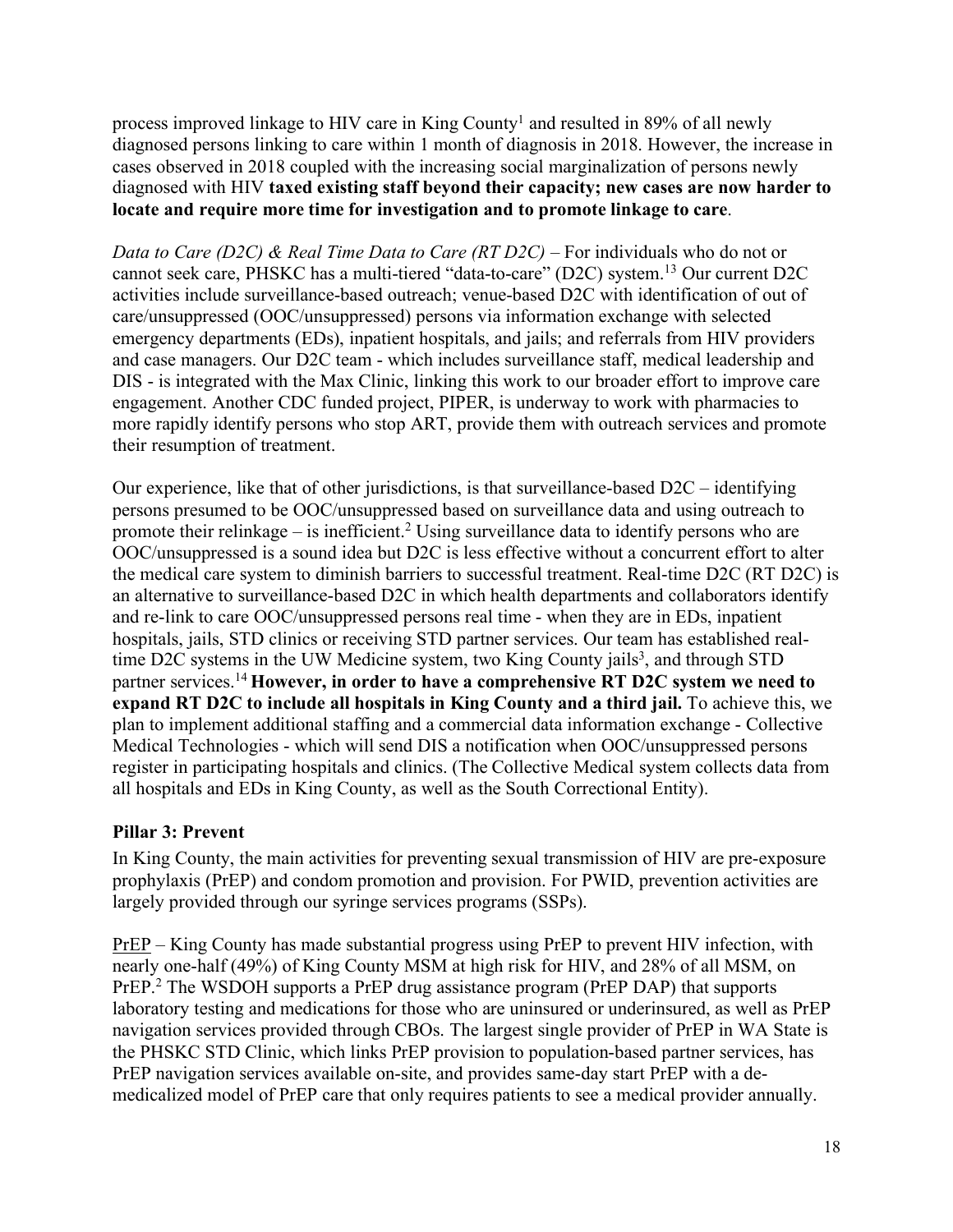(Non-medical staff assist patients in receiving quarterly HIV/STI testing and renal function testing.) At present, the clinic manages approximately 650 patients on PrEP. In addition to the PHSKC STD Clinic, PrEP is available through most community health centers, public health clinic sites, the Seattle Indian Health Board clinic, all major Healthcare Organizations, the Veterans Administration clinics, Planned Parenthood, Gay City Health Project and Wellness Center, the Kelly-Ross Pharmacy One-Step PrEP program, the Evergreen School Based Health Center, immediate care centers, and several private medical providers in King County, most of which are contracted providers through the WSDOH PrEP DAP program to make PrEP available to King County residents who need assistance in covering the costs of medical visits, lab testing, and medications. Several organizations in King County, including the Center for Multicultural Health, Entre Hermanos, Gay City Health Project, Harborview Madison Clinic, Lifelong, and Seattle Counseling Services provide PrEP navigation services to support people at risk for HIV in accessing PrEP, health insurance enrollment, HIV/STI testing, condoms, and other HIV prevention and support services.

PrEP awareness has grown rapidly over time and is almost universal among both high and low risk MSM (Figure 5).16 However, respondents to the Black MSM PrEP survey reported lower awareness of PrEP, and black MSM report the lowest level of PrEP use (18%), while Latinx MSM report the highest levels (34%).<sup>2</sup> Black STD Clinic PrEP patients also have lower rates of PrEP retention with over half of those initiating PrEP at the clinic discontinuing use within 12 months. Understanding reasons for PrEP discontinuation is necessary to address low PrEP retention rates. Further, in the Black MSM PrEP survey, knowledge of PrEP and its efficacy and HIV risk perception were the two main barriers to PrEP initiation (and also the main motivators).



Figure 5: PrEP awareness and use among MSM in King County- Seattle PRIDE Survey, 2013-19

PrEP use is also low among transgender or non-binary/genderqueer persons in King County.<sup>17</sup> Among 2019 Pride Survey participants who identified as transgender or non-binary/genderqueer and reported cisgender male or transgender women sex partners (n=116), 8% reported currently being on PrEP and 7% reported formerly being on PrEP.

Finally, PrEP use is under 1% among PWID.<sup>19</sup> In 2019, PHSKC conducted focus groups with PWIDs (n=27) and interviews with service providers working with PWIDs (n=18) to explore PrEP delivery models for PWID. In addition, data were obtained from a needs assessment of women engaged in transactional sex and obtaining care at the SHE clinic in north Seattle, from which transportation, distrust and poor prior interactions with healthcare providers, and drug use were identified as the primary barriers to engaging in HIV prevention services.<sup>20</sup> Providers, **focus group, and interview participants recommended three models for delivering PrEP to PWID: a drug user health center, a mobile health unit, or an "add-on" program within an existing service point.**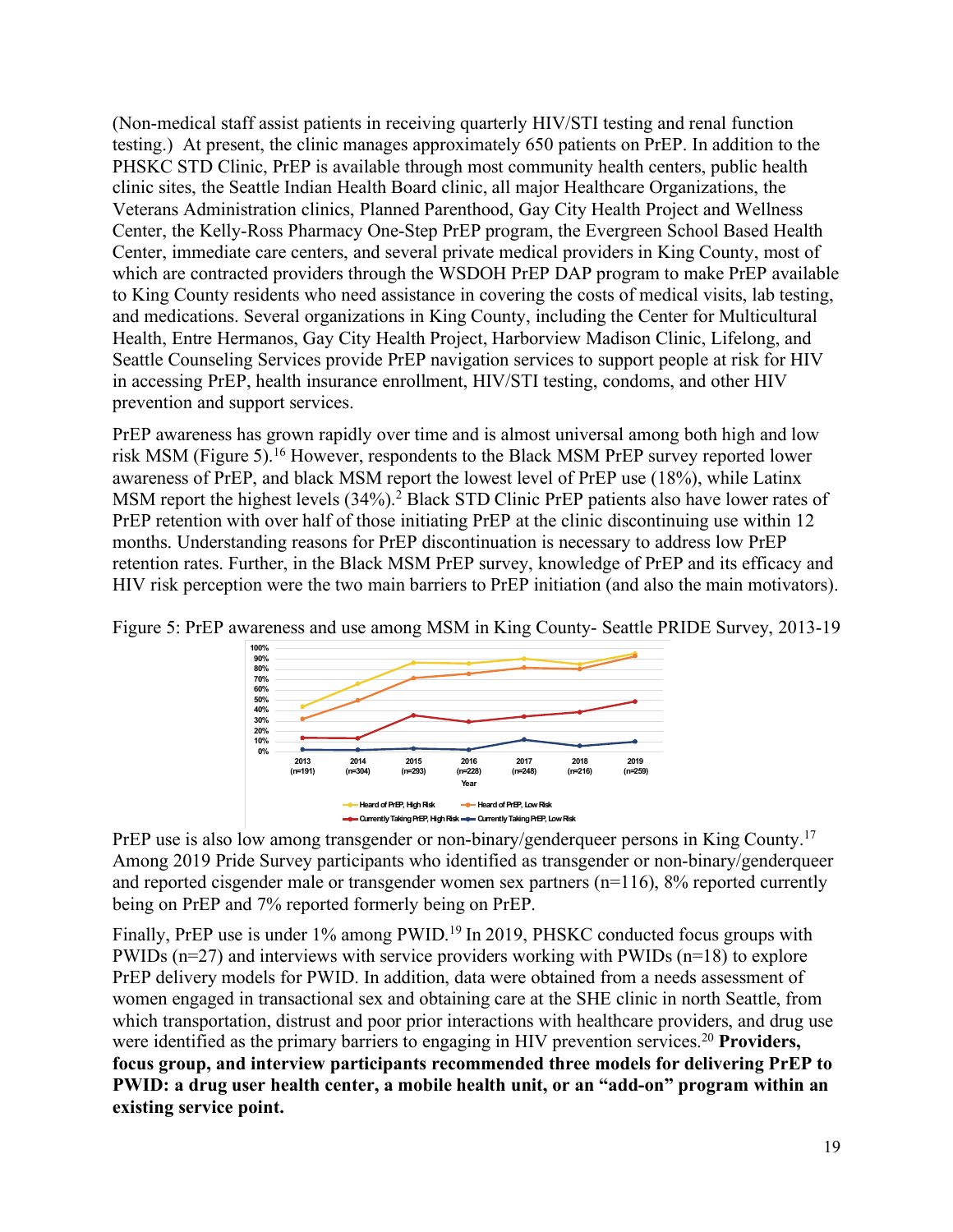Condoms – PHKSC, the WSDOH and community collaborators distributed over 450,000 male condoms in King County in 2018.<sup>2</sup> In addition, in the past two years, PHSKC sought to increase condom use by making free condoms more readily available in economically disadvantaged communities in south King County and through distribution of condom fit kits at the STD Clinic.



Figure 6: Condom use among men who have sex with men, 2019 Seattle PRIDE Survey

Among sexually active MSM respondents to the 2019 PRIDE Survey, 28% reported always using condoms,  $34\%$  sometimes used condoms, and  $38\%$  never used condoms (Figure 6).<sup>17</sup> Among higher risk HIV negative/unknown status MSM (e.g. men who reported in the past year: serodiscordant condomless anal sex, 10 or more anal sex partners, methamphetamine or popper use, or an STI diagnosis), most (60%) used condoms at least some of the time, though only 18% reported using them all of the time. Although some evidence suggests that condom use among MSM is declining – a trend that is likely partially, but not completely attributable to PrEP - most sexually active MSM (68-70%) continue to use condoms at least some of the time, and many MSM indicate they are willing to use condoms more.

Among sexually active King County residents who completed 2019 Behavioral Risk Factor Surveillance System interviews, 53% of adult and 43% of young (18-24 year old) MSM reported using a condom the last time they had sex. Among heterosexual youth, a population at high risk for bacterial STIs, condom use remains suboptimal. In 2018, 7% of 8th graders, 19% of 10th graders, and 32% of 12th graders in King County who responded to the Healthy Youth Survey reported ever having had sex and among sexually experienced respondents, 46% of 8th graders, 54% of 10th graders, and 53% of 12th graders used a condom the last time they had intercourse. **While we are seeing improved access due to recent initiatives, access to free condoms continues to be a barrier to condom use among MSM and heterosexual youth.** 

Syringe Services Program (SSP) – King County has a robust network of SSP programs, with PHSKC providing services in central Seattle and south King County, the Hepatitis Education Project providing services in the southern part of central Seattle, and the People's Harm Reduction Alliance providing services in the University District, north Seattle, and East King County. In 2018, the PHSKC SSP exchanged approximately 8 million syringes, an increase of 1 million syringes since 2017.<sup>2</sup> These SSPs also offer HIV and hepatitis testing, Hepatitis A and B vaccinations, TB screening, substance use disorder treatment referrals, naloxone training and distribution, social work services, and wound care.

In 2018, in response to a cluster of HIV infections among PWID in north Seattle, King County conducted a needs assessment of PWID living homeless in north Seattle (n=15). <sup>2</sup> Participants described having very limited access to clean injection equipment in north Seattle, despite high demand. Indeed, an increase in HIV cases among PWIDs, **namely a cluster of cases in north**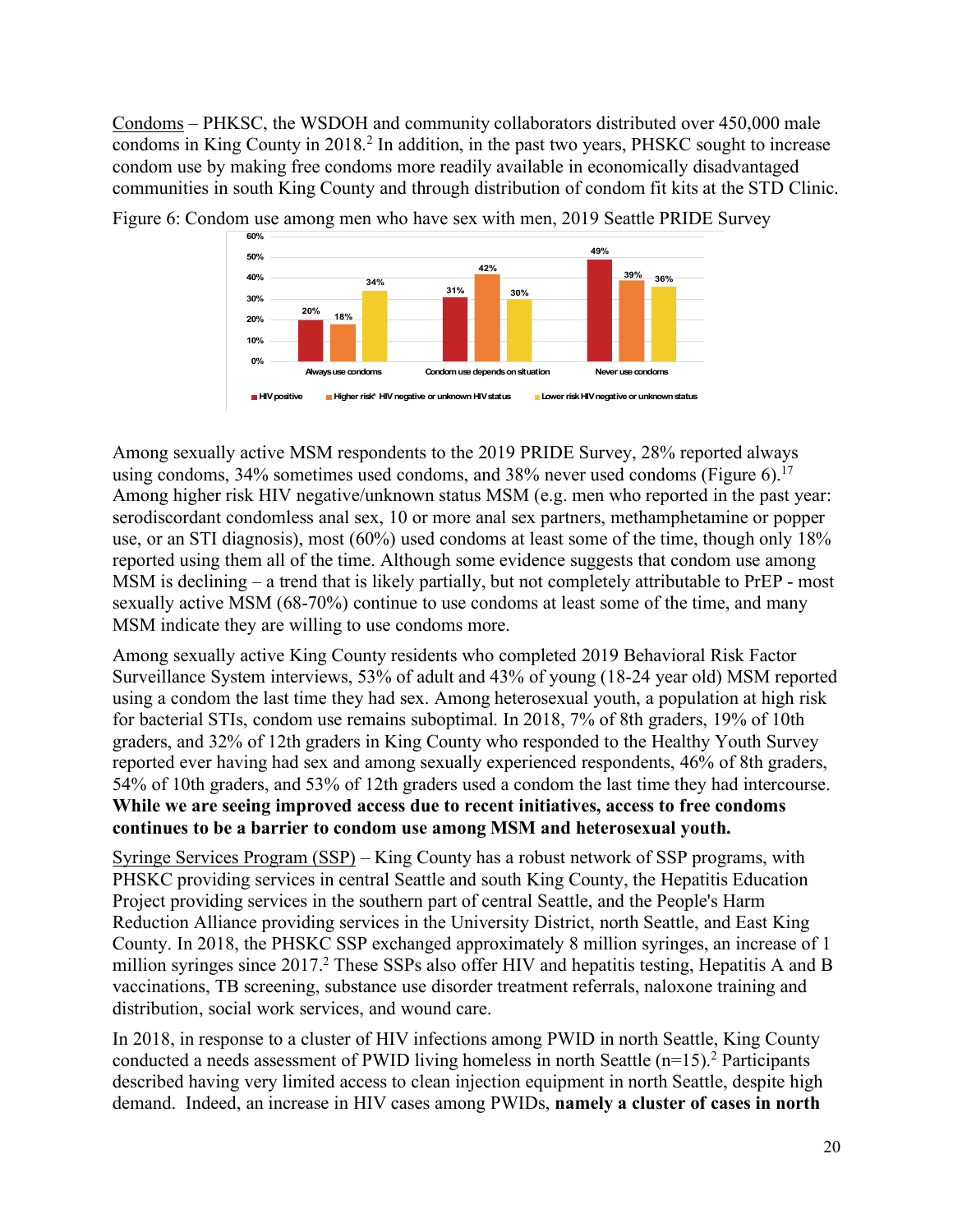**Seattle, were in an area with fewer local services, including no regular SSP.** Thus, despite overall high levels of viral suppression among people living with HIV in King County (including PWID) as well as the highest level of syringe coverage in the U.S., to reduce HIV incidence we must expand SSP access to geographic areas (especially north Seattle) where residents at risk for acquiring HIV currently have insufficient access to syringe services.

### **Pillar 4: Respond**

Molecular Surveillance and Cluster Investigation - PHSKC has had a molecular surveillance program for over 20 years and has identified various clusters through partner services, timespace proximities, and analyses of drug resistance test (molecular) methods. In addition, Washington State participates in CDC-funded molecular surveillance to detect clusters of HIV infection and PHSKC conducts cluster investigations and outreach for cluster members who are virally unsuppressed or out of care. Specifically, PHSKC has an experienced team of DIS's who provide partner notification services, link newly diagnosed PLWH to care, implement D2C activities (*overlap with Pillar 2*) and undertake cluster investigations.12 Further, collaborating investigators at UW (Drs. Josh Herbeck and Roxanne Kerani) conduct NIH-funded research on phylogenetic analysis and HIV cluster response and PHSKC developed a program to monitor the potential for transmission of "PrEP-resistant" HIV strains and conduct outreach to engage viremic individuals to prevent transmission.

While PHSKC has a robust cluster investigation and molecular surveillance program, after identifying a recent cluster of HIV diagnoses among PWID largely based in north Seattle it became clear that the **current team does not have the resources to do field outreach or the sort of intensive investigation that we would ideally conduct as part of cluster investigations** (*overlap with Pillar 2*). Additional support is needed to help more rapidly identify clusters, increase how often we process and analyze molecular cluster and partner services data, and more robustly conduct outreach activities for cluster members.

Collaboration Needs to Achieve EHE Goals – Collaboration across partners is essential to identifying, linking, engaging, retaining, achieving, and sustaining viral suppression. King County's HIV control effort includes hospitals, homeless shelters, jails, case management organizations (including LGBTQ community and minority CBOs), supportive housing, and food programs. But service gaps persist, as detailed by pillar above. Our collaboration with two King County Jails is working, but we have no connection to the jail in south King County or those in cities bordering north Seattle. Although we have been successful working with EDs in the UW system, we lack collaborations with other EDs. Finally, while our network of clinical, social service and community collaborators has expanded in response to recent outbreaks among PLWH living homeless, we need to expand our network of collaborators, particularly those who work with and provide care and services to persons who are living homeless. **The changing epidemiology of HIV in our area requires that we find new partners in south King County and north Seattle, and that we cultivate new collaborations with organizations who have the trust of the often marginalized communities – racial and ethnic minority communities, women who exchange sex, substance users - that are increasingly affected by HIV.** We also need to develop new interagency collaborations that integrate clinical care with social services, ideally under a single roof. Addressing these needs will require building new capacities, infrastructure, and collaborations.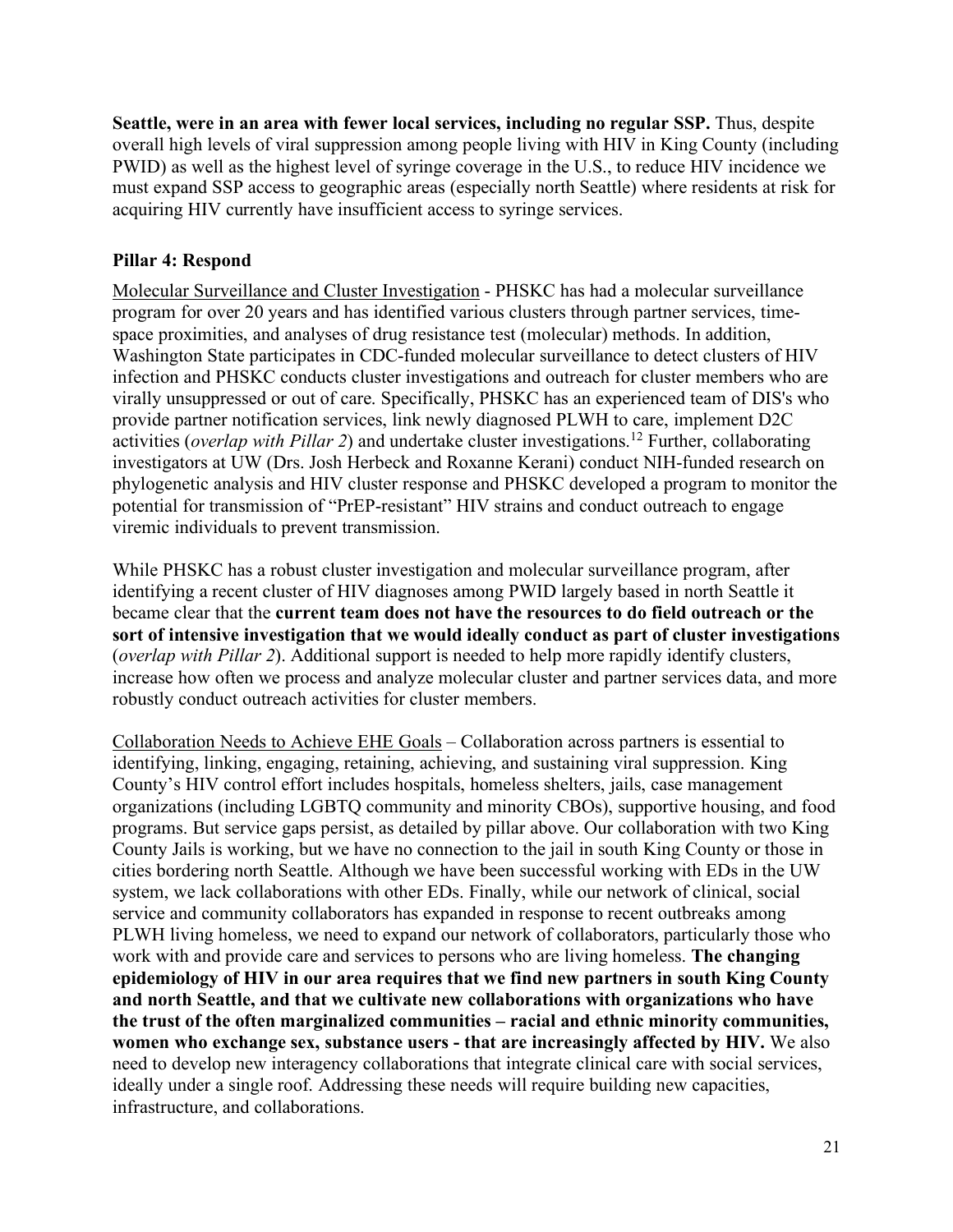## **SECTION FOUR: KING COUNTY EHE PLAN**

The following plan articulates King County's goals, outcome measures and activities by EHE Pillar and aims to achieve the following overarching goals of the National EHE Initiative:

- Reduce new HIV infections in King County by 75% in 5 years
- Reduce new HIV infections in King County by 90% in 10 years
- Reduce HIV-related health disparities among people living with HIV

In an effort to decrease disparities and increase equity in HIV prevention and care engagement and ultimately individual and population-level health outcomes, the King County EHE planning committee articulated the following values to guide EHE implementation:

- 1. EHE activities need to address structural racism.
- 2. EHE activities need to address stigma in all of the forms experienced by persons at high risk for acquiring and living with HIV infection. These forms include but are not limited to stigma related to PrEP use (and by extension, sexual activity), HIV infection, drug use, homelessness, and current or history of incarceration. Further, EHE activities need to be implemented in ways that do not inadvertently reinforce or exacerbate stigma.
- 3. Whenever possible, activities should be provided by organizations comprised of or serving PLWH and/or persons at high risk for acquiring HIV infection. If such an organization is not available or able to provide these services, or through doing so PLWH may experience increased barriers to care related to stigma, we plan to explore options for new services.
- 4. EHE activities should encourage partnerships between health care organizations and community-based organizations, and if the partnership is part of a contractual relationship, the government entity should incorporate efforts to ensure that community-based organizations are in an empowered role in the partnership.

The King County EHE plan incorporates and builds upon the priorities and strategies articulated in the National HIV/AIDS Strategy 2020, Washington State Integrated HIV Prevention and Care Plan, End AIDS Washington 2020, the Bree Collaborative, and the 2020 HIV planning and resource allocation process of the Ryan White Part A HIV Planning Council. Further, we will update the plan to align with the new HIV National Strategic Plan and national and state initiatives that emerge over the EHE initiative period.

The EHE plan captures activities planned through all sources of EHE funding in King County, pillar-specific HIV prevention and care activities not funded through EHE, and activities participants in the EHE planning process suggested and the EPC decided to incorporate as priorities for future HIV prevention and care resources received in King County during the EHE initiative. Finally, the EHE plan is a living document and will be reviewed and updated at least annually and if/when we experience increases or decreases in HIV prevention or care funding in the jurisdiction over time.

For each pillar we present a table articulating goals, outcome measures, and most recent data, if available, for each measure, followed by descriptions of planned pillar activities, key partners for accomplishing the activities, potential data sources for measuring outcomes, and anticipated EHE funding allocations for each.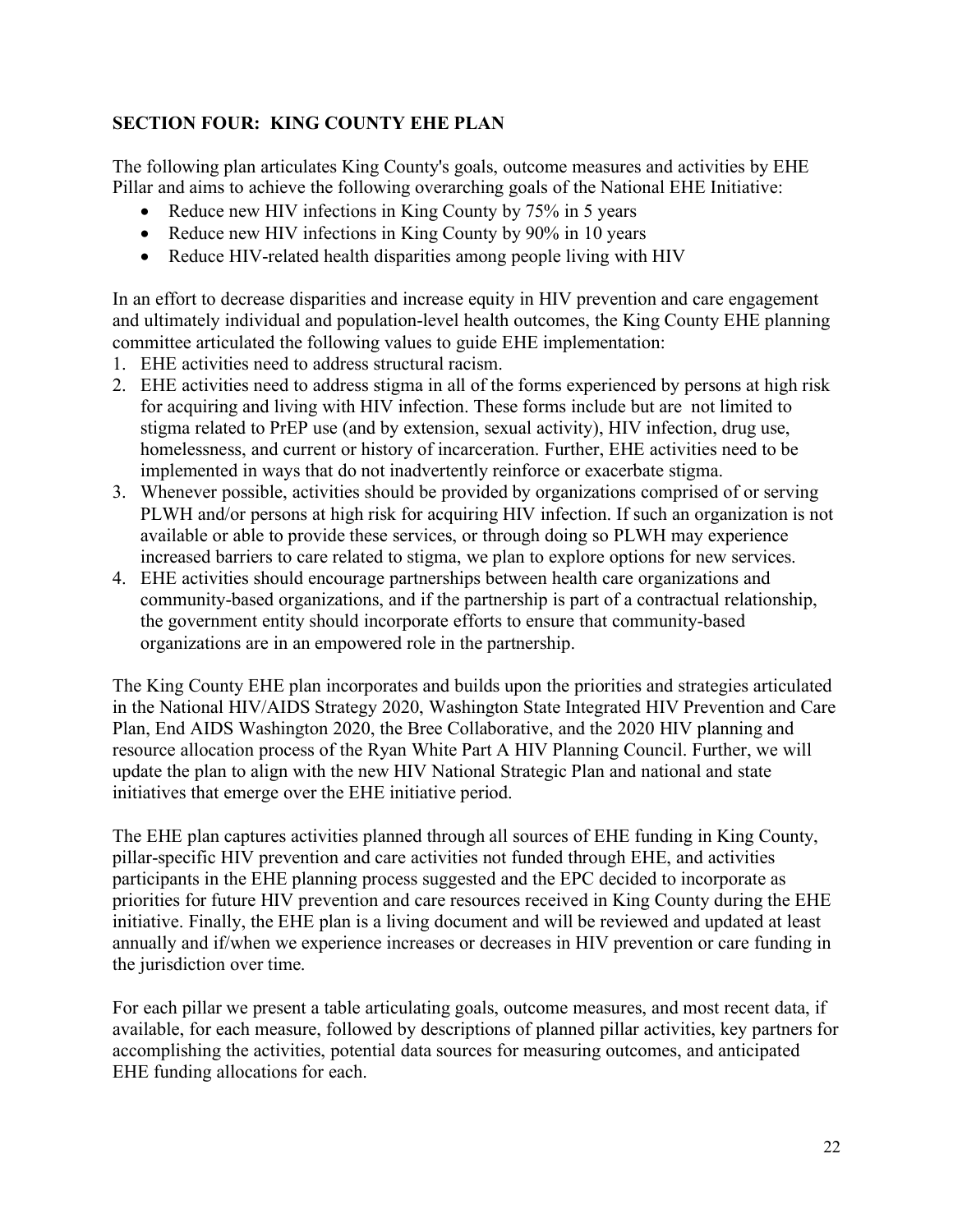# **Pillar One: Diagnose**

*EHE Goal: Diagnose all people with HIV as early as possible after infection.*

### **Key Activities and Strategies:**

- *1. Increase routine HIV testing in clinical settings–* We plan to work with HCO's and community health centers throughout King County to identify and implement strategies to increase routine HIV testing, and re-screening of people at increased risk of HIV, in clinical settings such as emergency departments, hospitals, FQHCs, and other primary care settings with an emphasis on organizations serving people outside of the central Seattle core.
	- As many people at high risk for HIV in King County, including persons experiencing homelessness and/or engaged in drug use and sex work, receive health care through EDs, we plan to facilitate a learning collaborative across EDs across King County to support their identification and implementation of innovative strategies and sustainable structural changes that increase routine HIV testing within their respective settings.
	- Consistent with a syndemic approach, we plan to encourage clinical settings to also offer testing for viral hepatitis, STI's, and other conditions comorbid with HIV.
	- We plan to encourage and if possible incentivize innovative health care and communitybased partnerships to increase HIV testing among persons at high risk for HIV
- *2. Increase HIV testing in non-clinical settings–* We plan to expand HIV testing to additional non-clinical sites, including shelters, jails, and other settings serving populations at high risk for HIV (especially MSM, people of color, and people experiencing homelessness, using drugs, and/or engaged in sex work), especially in north Seattle and south King County. As part of this activity, MWAETC plans to focus specific efforts on expanding on-site HIV testing in drug treatment/recovery, mental health, and permanent supportive housing settings.
	- In response to COVID-19, we plan to increase and support the use of home-based and other low barrier HIV testing strategies.
	- If possible, during WA COVID-19 Safe Start Phase 2 and beyond, we will explore ways to leverage public health COVID-19 testing and vaccination infrastructures to reach and test more persons at risk for HIV.
	- Consistent with a syndemic approach, we plan to encourage non-clinical settings to help clients access testing for viral hepatitis, STI's, and other conditions comorbid with HIV.
- *3. Increase partner notification services –*We plan to intensify partner notification services in order to provide partner services to all persons with newly diagnosed HIV infection and increase the number of exposed partners identified, tested, and linked to PrEP, HIV care, and other HIV, STI, and viral hepatitis prevention and treatment services.
- *4. Develop and implement health education-related strategies to increase HIV testing among people of color* –We plan to work with CBO's and people from diverse communities, especially in north Seattle and south King County, to develop and implement culturally appropriate health education related activities, such as public awareness and testing mobilization campaigns, to increase awareness of HIV and HIV testing and reduce HIVrelated stigma among Black and Latinx communities and among persons for whom English is not their primary language.
	- Consistent with a syndemic approach, we plan to promote education and testing for viral hepatitis, STI's, and other conditions comorbid with HIV.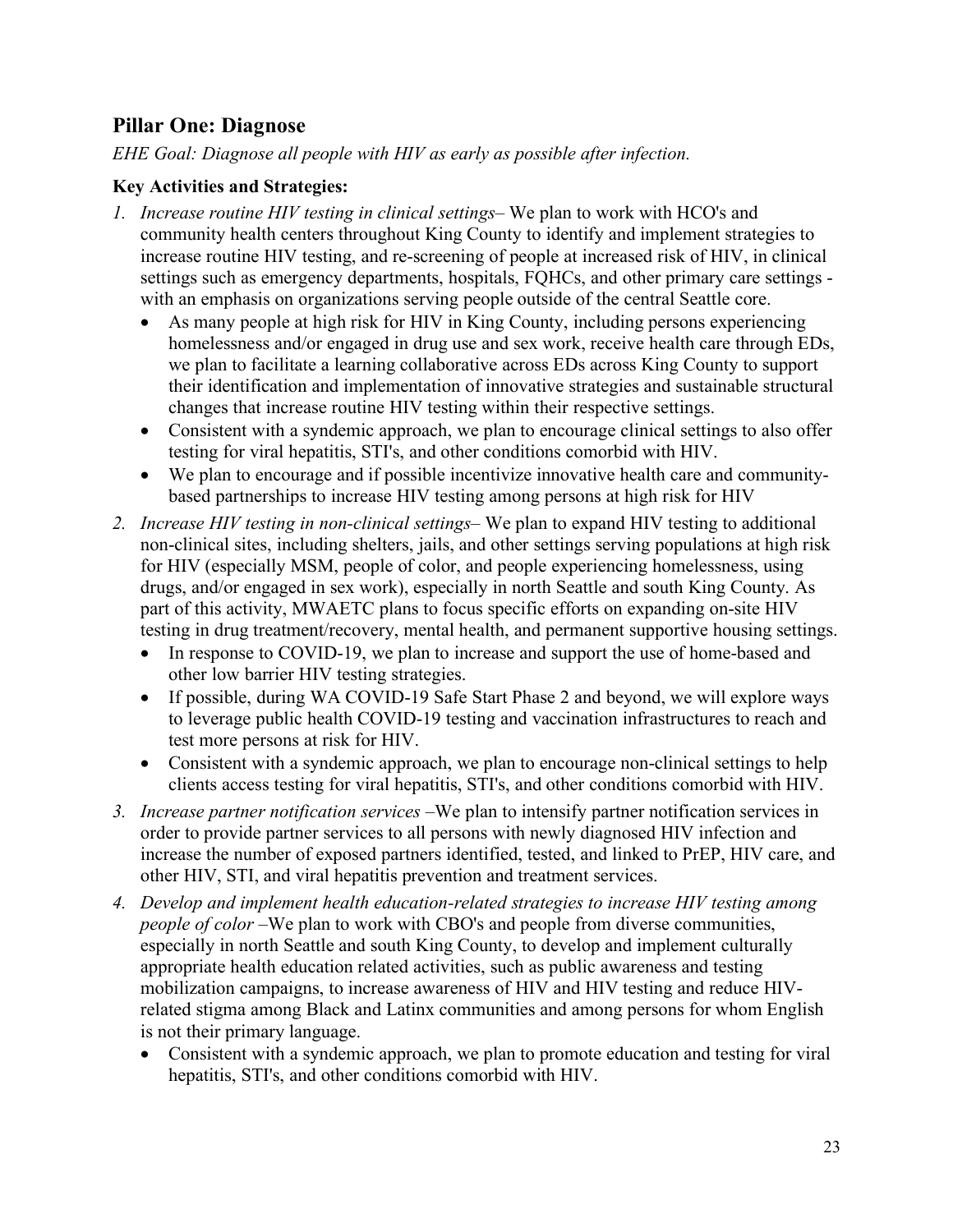**Key Partners:** EHE-funded entities (including the Mountain West AETC (MWAETC)), PLWH, CBO's, faith-based organizations, community media outlets, social service providers, FQHCs, healthcare systems, private clinicians, hospitals and emergency department leadership, jails, and social marketing firms.

**Potential Funding Resources:** CDC Prevention and Surveillance Funds, State funding, County funding, EHE Initiative funding, Medicaid, private insurance, and additional in-kind resources that support the non-EHE funded work of key partners above.

### **Estimated Funding Allocation\*:** Annual: \$428,452 (CDC)

*\*This estimate refers to the allocation of CDC and HRSA funds received by PHSKC for implementing EHE activities. Additional EHE and non-EHE funding will support the implementation of Pillar 1 activities above as well.*

**Outcomes**: Increases in the proportion of persons at high risk for HIV diagnosed with HIV because of routine testing, partner notification, or symptoms of acute HIV infection; increase in the number of healthcare and non-healthcare settings offering HIV testing; increase in the percentage of persons tested through routine testing efforts in in healthcare facilities participating in the healthcare collaborative (described below); decrease in the rate of new HIV diagnoses; decrease in the percentage of persons diagnosed with stage 3 (AIDS) within 3 months after initial HIV diagnosis, increase in the proportion of persons with newly diagnosed HIV who complete a partner services interview; and elimination of racial and ethnic disparities in new HIV diagnoses.

**Monitoring Data Sources:** WA State HIV/AIDS Reporting System (eHARS), lab slip database and partner services database.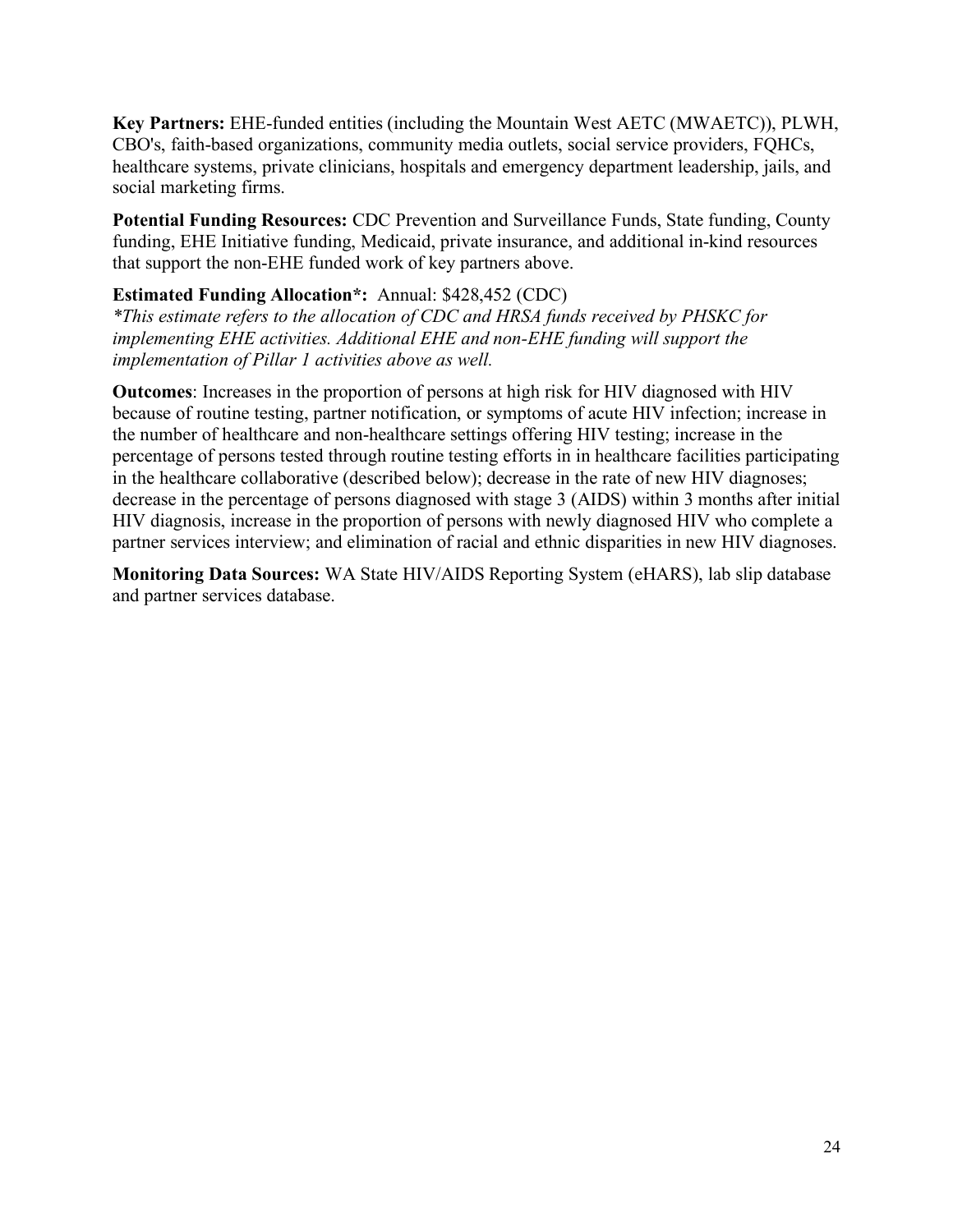# **Pillar Two: Treat**

*EHE Goal: Treat people with HIV rapidly and effectively to achieve sustained viral suppression.*

## **Key Activities and Strategies:**

- *1. Expand low barrier HIV care –* Most King County PLWH are virally suppressed, but achieving viral suppression among the remaining unsuppressed PLWH requires new, more intensive efforts to diminish structural barriers to care and integrate support services into care delivery. We plan to expand our system of differentiated care in the following ways:
	- *Expand number of PLWH receiving low-barrier care at the Max Clinic (central)*
	- *Expand number of PLWH receiving lower-barrier care at the Mod Clinic (central)*
	- *Open a new low-barrier clinic in north Seattle*
	- *Open a new low-barrier clinic and/or initiate a variety of low-barrier HIV care services addressing the needs of different populations in south King County -* As part of this activity we plan to engage in rapid formative work in south King County to inform the location(s) and types of low-barrier services to initiate - this may involve a brick and mortar clinic, investing in existing clinical settings, mobile services, or a combination of these, depending on the needs of the communities in south King county.

We also plan to provide incentives (bus passes, grocery and food vouchers, etc.) to PLWH to help them engage and sustain HIV care through low barrier care sites/services.

- *2. Provide co-located services in care sites –*We plan to expand the availability of adherence support (including medication storage) and social, mental health, and substance use (including harm reduction) services to improve HIV care engagement by co-locating or linking these services at low-barrier care sites. We plan to solicit services from organizations located in each geographic area served.
	- We plan to encourage HIV care sites to provide information to PLWH about the availability of peer support services and help those interested access peer services.
- *3. Increase the availability of lower-barrier care within traditional HIV care delivery settings -* We plan to work with King County HIV care sites to increase the availability of evening and weekend hours and walk-in care for PLWH who can navigate traditional care systems but due to inflexible work hours, lack of sick leave, or other factors, delay or forego HIV care. And for HIV providers who treat few persons funded through Ryan White, we plan to engage in efforts to help educate them on options for insurance and sustained access to HIV medications for patients who suddenly lose health insurance due to the COVID-19 pandemic to prevent their dis-engagement from care.
- *4. Support use of telemedicine for HIV care -* In light of COVID-19, we plan to support the expanded use of telemedicine for delivery of HIV care.
- 5. *Expand HIV clinical capacity -* We plan to engage members of the EHE Healthcare Advisory Group, HIV clinical training programs, and the MWAETC to implement strategies to increase the capacity of existing clinical providers in north Seattle and south King county to provide HIV care to PLWH. And as part of their EHE activities, MWAETC plans to increase HIV clinical capacity among novice/new HIV care providers and jail health clinicians. And consistent with a syndemic approach, we plan to encourage new HIV providers to offer testing and linkage to services for hepatitis, STI's, and other conditions comorbid with HIV.
- *6. Improve delivery of care to LGBTQ populations and persons who inject drugs or engage in sex work –* We plan to work with HIV care providers and other members of the health care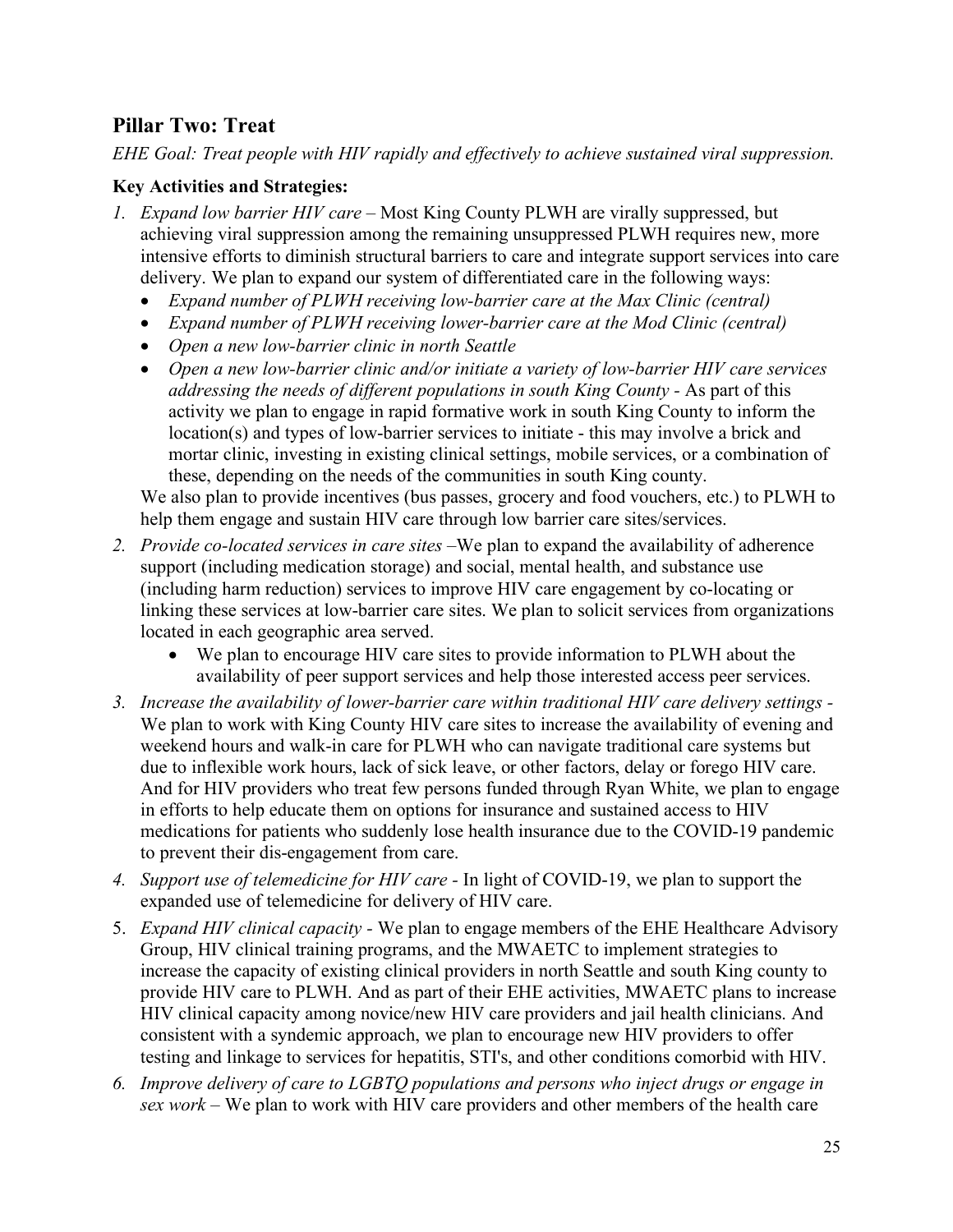system to implement recommendations from the Bree Collaborative (LGBTQ health care) and recommendations for improving health care to persons using drugs or engaged in sex work to improve the safety of care delivery sites and promote care engagement among populations most at risk of being virally unsuppressed. As part of this work we plan to convene a formal learning collaborative focused on implementing recommendations from the Bree collaborative and the MWAETC has plans for providing trainings on SOGI and TA opportunities around providing inclusive care to transgender and non-binary individuals, social determinants of health, implicit bias and trauma-informed culture/environments, and identifying and managing substance use and mental health disorders in primary care settings.

- *7. Enhanced linkage to care for persons with newly diagnosed with HIV–* We plan to enhance monitoring of all newly diagnosed PLWH until they achieve viral suppression, intervening to promote engagement for those with a lapse in care and those who do not have evidence of declining viral loads leading to suppression (indicators of "early disengagement"). We plan to engage providers and organizations serving transgender and populations at high risk for HIV to support their efforts to link and retain patients and clients in care. And as part of their EHE activities, MWAETC plans to focus specific efforts training oral health and jail release planners in effective models of linkage to care.
- *8. Expand early start of antiretroviral therapy -* we plan to continue efforts to facilitate immediate access to antiretroviral therapy for persons newly diagnosed with HIV.
- *9. Expand real-time data-to-care (RT D2C)–* We plan to expand our RT-D2C system to enable health departments and collaborators identify OOC/unsuppressed persons when they present to EDs, inpatient hospitals, jails, STD clinics, pharmacies, or receive STD partner services.

These activities build upon a comprehensive system of care for people living with HIV who have low incomes supported through Ryan White funding, including:

- *Early intervention Services* to identify and provide HIV education and testing for high-risk persons who do not know their HIV status and link to care those who test positive.
- *Medical Case Management services* (funded through the WSDOH Ryan White Part B program) and *Non-Medical Case Management* help PLWH access medical and non-medical services (such as housing, oral health, food/meal, and adherence support).
- *Housing Services* provide short-term assistance to PLWH in need of emergency shelter, motel/hotels, and transitional housing placements.
- *Food bank/Home delivered meals* services provide prepared meals and grocery bags, essential household items (toiletries), and nutritional counseling to PLWH.
- *Medical transportation* services provide reimbursement for one-way rides for Ryan White clients to get and/or from core medical or support service appointments.
- *Oral health* services ensure PLWH receive diagnostic, preventative & therapeutic oral care.
- *Outpatient Ambulatory Health Services - Treatment Adherence* services support PLWH around treatment readiness and medication adherence.
- *Psychosocial support* services include individual and group support sessions.

Washington is a Medicaid expansion state - as such the Seattle TGA has a core medical services waiver and does not use Ryan White Part A funding to support medical or mental health services.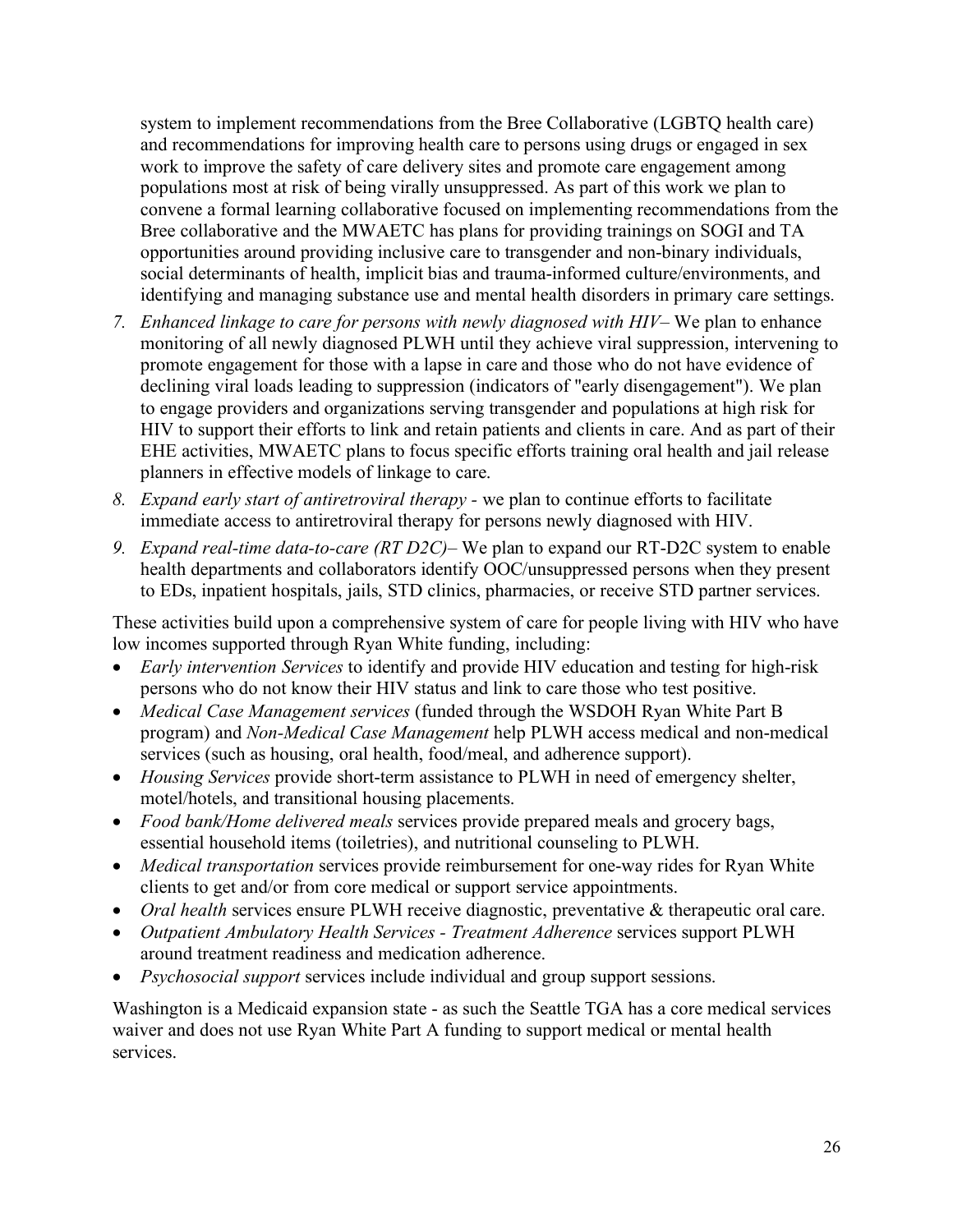**Key Partners:** EHE-funded entities, PLWH, healthcare systems, FQHCs, private clinicians, CBO's, faith based organizations, social service providers, hospitals and emergency department leadership, jails, MWAETC, and the HIV prevention training centers.

**Potential Funding Sources:** CDC Prevention and Surveillance Funds, HRSA Ryan White funding, WA DOH funding, King County funding, City of Seattle funding, EHE Initiative funding, Medicaid, private insurance, and additional in-kind resources that support the non-EHE funded work of key partners above.

**Estimated EHE Funding Allocation\*:** Annual: \$1,362,856 (\$759,404 HRSA, \$603,452 CDC) *\*This estimate refers to the allocation of CDC and HRSA funds received by PHSKC for implementing EHE activities.*

**Outcomes:** Increases in the percentage of newly diagnosed PLWH linked to HIV medical care within 14 and 30 days of diagnosis; increase in the proportion of PLWH retained in HIV medical care; increase the percentage of PLWH who are virally suppressed at last medical visit; increase the proportion of newly diagnosed PLWH achieving viral suppression within 4 months of diagnosis; increase in the percentage of PLWH relinked to care across all data to care activities; and elimination of disparities in linkage to care, retention in care, and viral suppression by race, ethnicity, gender, and drug use (PWID).

**Monitoring Data Sources:** eHARs, CAREWare/Provide (Ryan White), partner services database, Comprehensive HIV/AIDS Relinkage database (CHARD) and a commercial data information exchange - Collective Medical System - which collects data from all hospitals and EDs in King County, as well as the South Correctional Entity.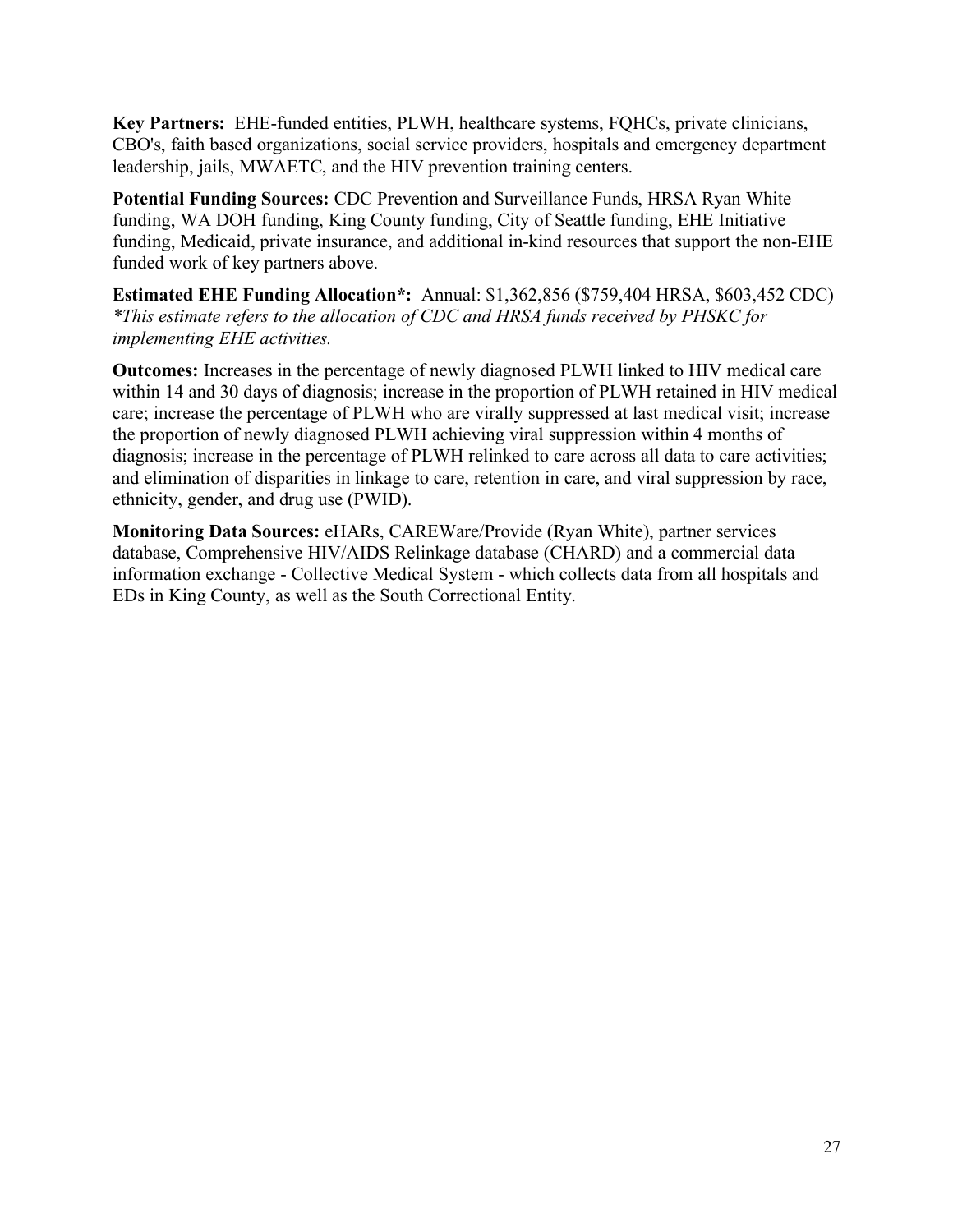# **Pillar Three: Prevent**

*EHE Goal: Prevent new HIV transmissions by using proven interventions, including preexposure prophylaxis (PrEP) and syringe services programs (SSPs).*

## **Key Activities and Strategies:**

- *1. PrEP access and delivery –*We plan to expand access to PrEP by increasing the number of providers offering PrEP (especially in north Seattle and south King County, and among providers serving PWID), EHE funded PrEP expansion activities at Country Doctor Community Health Center and NAVOS (through the Healthcare for the Homeless Network), linking high risk persons who test negative for HIV to PrEP (including PWID), and implementing pharmacy models of PrEP delivery. The MWAETC also plans to increase availability of PrEP through training and TA with drug treatment, community mental health, permanent supportive housing, needle exchange, community health centers, family planning clinics, and dental sites, as well as new groups of medical providers, such as plastic surgeons. If new funds become available we plan to increase PrEP availability through telehealth and mobile models, especially for PWID.
	- To support adherence to PrEP among persons experiencing homelessness and PWID, we plan to develop options for medication storage and pursue policy changes to allow for more frequent dispensing of PrEP to persons who frequently lose medications due to environmental factors or drug use (i.e. belongings repeatedly stolen or lost).
	- Through EHE funding, the MWAETC plans to develop trainings and TA resources to support pharmacies in engaging in pharmacy-based PrEP.
	- To encourage engagement of people at risk for HIV with comprehensive care, we plan to encourage pharmacists engaged in PrEP delivery models to offer information about health insurance and primary care to persons not already engaged in comprehensive care.
	- We plan to support current efforts underway to work with pharmacists participating in PrEP delivery to help identify and provide training and support to primary providers reticent to prescribe PrEP.
- *2. PrEP care navigation and retention –* We plan to work with health care providers and community partners to diminish barriers to PrEP initiation and retention, such as integration of PrEP navigation into clinical settings, syringe services programs, developing capacity for PrEP referrals and navigation within CBO's (especially those serving PWID), PrEP at release from correctional facilities, identification of locations for high volume prescribing, and linkage to insurance and/or the state PrEP Drug Assistance Program.
- *3. Conduct PrEP education with communities of color and PWID –* To improve acceptability and uptake of PrEP in communities of color and PWID, we plan to work with community partners to develop and implement educational activities for persons at high risk for HIV and providers to address stigma related to HIV and PrEP. MWAETC also plans to develop culturally appropriate PrEP materials for PWID and people of color in need of PrEP.
- *4. Expand condom access project –* We plan to expand geographical condom distribution in King County through FQHCs, CBOs, jails, local businesses and schools. In alignment with the WA Integrated HIV Prevention and Care plan, we plan to make condoms more available and acceptable for persons at high risk of HIV infection.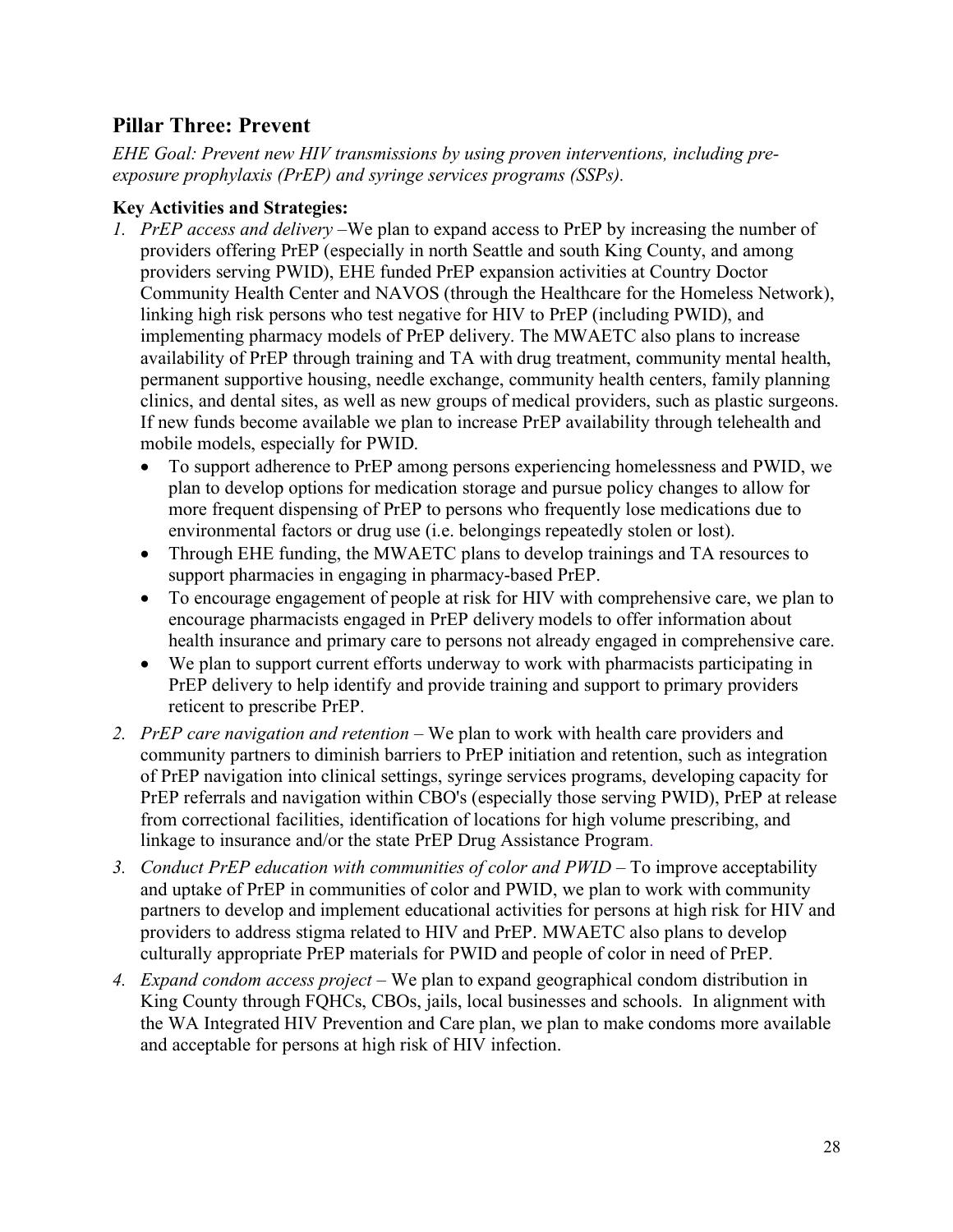- *5. Increase syringe services programs (SSP) –* King County already has robust SPPs, however we plan to expand the geographical sites for distribution of clean syringes, especially in north Seattle, to increase the number of clean syringes distributed per PWID.
- *6. Expand availability and accessibility of medication for opioid use disorder –* As recommended by the End AIDS Washington Plan, we plan to add waivered suboxone providers at clinics and in field settings and the MWAETC plans to provide training, TA, and other resources to increase provider's knowledge and skills in treating opiate use disorder.
- *7. Improve delivery of PrEP to LGBTQ populations and persons who inject drugs or engage in sex work –* We plan to work with PrEP delivery providers and other members of the health care system to implement recommendations from the Bree Collaborative (LGBTQ health care) and recommendations for improving health care to persons using drugs or engaged in sex work to improve the safety of PrEP delivery sites and promote PrEP engagement among populations most at risk of HIV infection. As part of this work we plan to convene a formal learning collaborative focused on implementing recommendations from the Bree collaborative and the MWAETC has plans for providing trainings on SOGI and TA opportunities around providing inclusive care to transgender and non-binary individuals, social determinants of health, implicit bias and trauma-informed culture/environments, and identifying and managing substance use and mental health disorders in primary care settings.

**Key Partners:** EHE-funded entities, PLWH, CBO's, Black PrEP Expansion Group (Link Up Projecct), social service providers, FQHCs, healthcare systems, private clinicians, jails, local businesses, schools, and WA Bree Collaborative partners.

**Potential Funding Sources:** CDC Prevention Funds, State funding, County funding, EHE Initiative funding, Medicaid, private insurance, and in-kind resources that support the non-EHE funded work of key partners above.

### **Estimated EHE Funding Allocation:** Annual: \$888,452 (CDC)

*\*This estimate refers to the allocation of CDC and HRSA funds received by PHSKC for implementing EHE activities. Additional EHE and non-EHE funding will support the implementation of Pillar 1 activities above as well.* 

**Outcomes**: Increase in the number of sties providing PrEP in King County; increase the number of high risk persons in King County who are using PrEP (MSM, PWID, women who are living homeless or exchange sex, trans persons who have sex with men); elimination of racial and ethnic disparities in PrEP use; increase in the number of syringes exchanged per PWID; decrease in the percentage of PWID reporting needle sharing; and increase in the number of condom distribution sites in King County.

**Monitoring Data Source:** To monitor Pillar 3, we plan to use the National HIV Behavioral Surveillance (NHBS) survey, the Behavioral Risk Factor Surveillance Survey (BRFSS), PRIDE Survey and Syringe Services Program (SSP) data.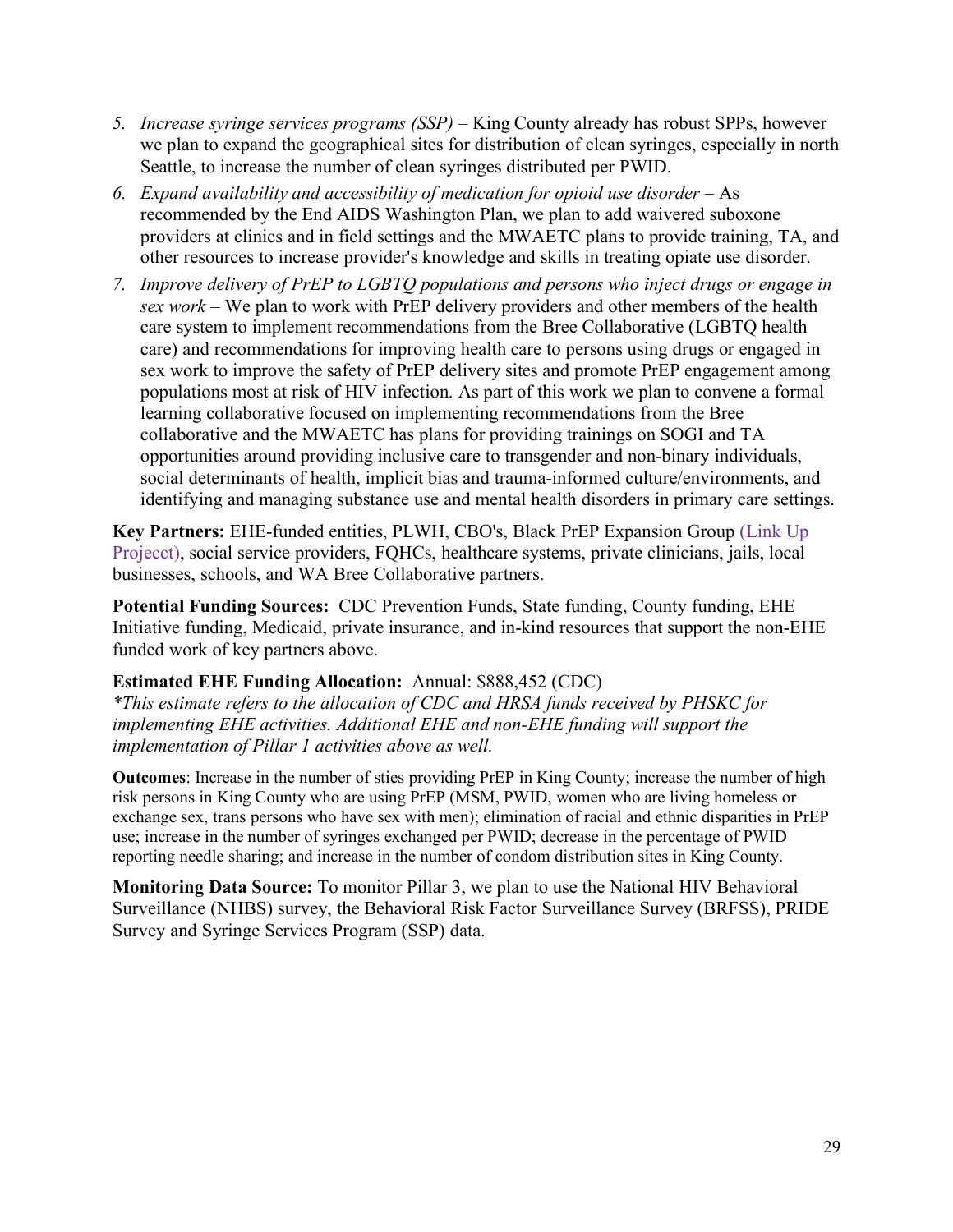# **Pillar Four: Respond**

*EHE Goal: Respond quickly to potential HIV outbreaks to get needed prevention and treatment services to people who need them.*

### **Key Activities and Strategies:**

- 1. *Community engagement for increased transparency and acceptance of cluster investigation and molecular surveillance –* We plan to engage community members and medical providers through EHE-funded formative work, presentations and web-based information to improve transparency and acceptability of cluster investigation and molecular surveillance activities.
- 2. *Conduct molecular surveillance and cluster investigations –*We plan to conduct cluster analysis no less than monthly to identify new clusters and new cluster members, increasing how often we process and analyze molecular cluster and partner services data.
- 3. *Using a syndemic approach, provide outreach services to known cluster members –* We plan to provide outreach services to cluster members with an unsuppressed viral load to help them achieve viral suppression, offer them partner services, test and link their partners to HIV care or PrEP, and facilitate their and their partners' access to STI and hepatitis treatment, primary care, and mental health, substance use (including harm reduction), and social services.
- 4. *Collaborate with partners to address gaps in clinical or support services identified during cluster responses* - Partner with MWAETC and other training/TA providers dedicated to developing the capacity of medical, social, mental health, and substance use service systems' capacities in King County to provide TA, training, and other support as needed during and after cluster responses.

**Key Partners:** EHE-funded entities, PLWH and other community members, healthcare providers, and University of Washington epidemiologists and researchers with expertise in cluster network analysis and molecular surveillance.

**Potential Funding Sources:** Core HIV Surveillance funding from CDC**,** EHE funding from HRSA and/or CDC and NIH CFAR funds.

**Estimated EHE Funding Allocation:** Annual: \$264,796 (\$90,596 HRSA, \$174,200 CDC) *\*This estimate refers to the allocation of CDC and HRSA funds received by PHSKC for implementing EHE activities. Additional EHE and non-EHE funding will support the implementation of Pillar 1 activities above as well.* 

**Outcomes:** Increases in knowledge and acceptability of cluster investigation and molecular surveillance interventions among medical providers and community members; increase in the percentage of all PLWH in clusters who were not virally suppressed at the time of cluster identification who achieved viral suppression within 6 months of identification as part of the risk network; increases in the percentage of all partners of cluster members who were not known to be HIV positive at the time of cluster identification who were tested or re-tested w/in 6 months of identification as part of the risk network; and increases in the percentage of partners of cluster members who tested negative for HIV and were not on PrEP who were referred for PrEP within 6 months of identification as part of the risk network.

**Monitoring Data Source:** CDC's Secure HIV Trace, CDC's Microbe Trace, & Divein (UW system). Additional data will be collected using partner services and CHARD databases.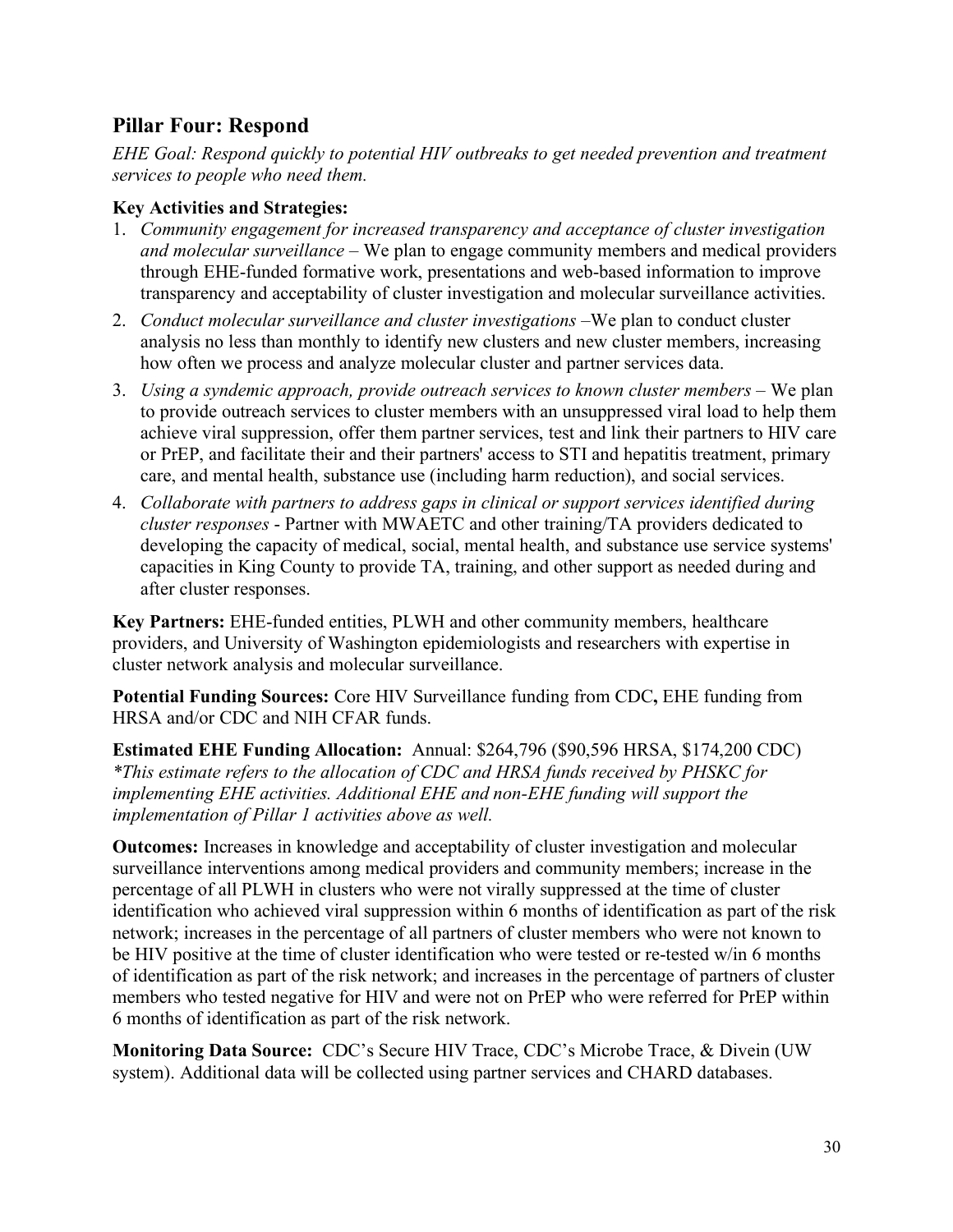# **Pillar Five: Sustain**

*Develop capacity within the King County HIV prevention and care systems to sustain activities identified as effective in reducing HIV incidence after the EHE initiative ends.*

# **Key Activities & Strategies:**

- 1) *Develop and implement an ongoing infrastructure for community engagement* We plan to develop a structure for ongoing engagement with community stakeholders, convening the group(s) at least annually to review progress on EHE goals, identify revisions or modifications as needed, and discuss approaches to sustaining activities over time.
- 2) *Conduct a mid-initiative evaluation and implement a sustainability plan by the end of EHE initiative* - In the middle of year 3 or beginning of year 4 - depending on the mid-point for each EHE activity - we plan to initiate a mid-initiative evaluation to identify specific activities that appear to be successful in reducing HIV incidence in King county and then develop and implement a plan for sustaining them after the EHE initiative funding ends.
- 3) *Increase cross-systems collaboration* We plan to identify and participate in groups serving people with HIV outside of the traditional HIV care system (for example, systems serving people experiencing homelessness or unstable housing, substance use disorders, mental health conditions, and food insecurity) to assure they are aware of and can address the needs of people at risk for or living with HIV in their systems, and conversely, so the HIV prevention and care systems in King County are aware of initiatives and resources available through those systems for addressing the needs of people living with or at risk for HIV.
- 4) *Workforce capacity development* Increasing the availability of service providers specifically from communities at risk for or living with HIV supports the reach and uptake of HIV prevention and care interventions in our community. We plan to build equity and the diversity of the HIV prevention and care workforce by:
	- Collaborating with the MW AETC around a workforce analysis.
	- Participating in and supporting existing efforts to address inequities in training opportunities and compensation between CBO's and government sectors so persons from diverse communities are hired and retained within the community-based workforce.
	- Exploring government and foundation options for supporting the education (perhaps through loan forgiveness) of people and communities at risk for or living with HIV so they are better prepared to work in the HIV prevention and care field.
	- Increasing the availability of phlebotomy training available for new staff at CBO's.

**Key Partners:** EHE-funded entities; PLWH; healthcare systems, FQHCs, private clinicians, CBO's, and social service providers involved in implementing EHE activities; government and planning/advisory bodies for systems specifically focused on PWID, people experiencing homelessness, substance use disorders, and mental health conditions; state and local governments, and capacity building providers.

# **Potential Funding Sources & Estimated Funding Allocation:** n/a, not a funded EHE pillar

**Outcomes:** Process measures - infrastructure in place, mid-year evaluation complete, plan for sustaining successful activities developed and implemented by the end of EHE year 5, documentation of cross-systems participation and collaboration, and participation in efforts to improve equity and increase diversity among the HIV prevention and care workforce.

**Monitoring Data Source:** program records will serve as the primary data source.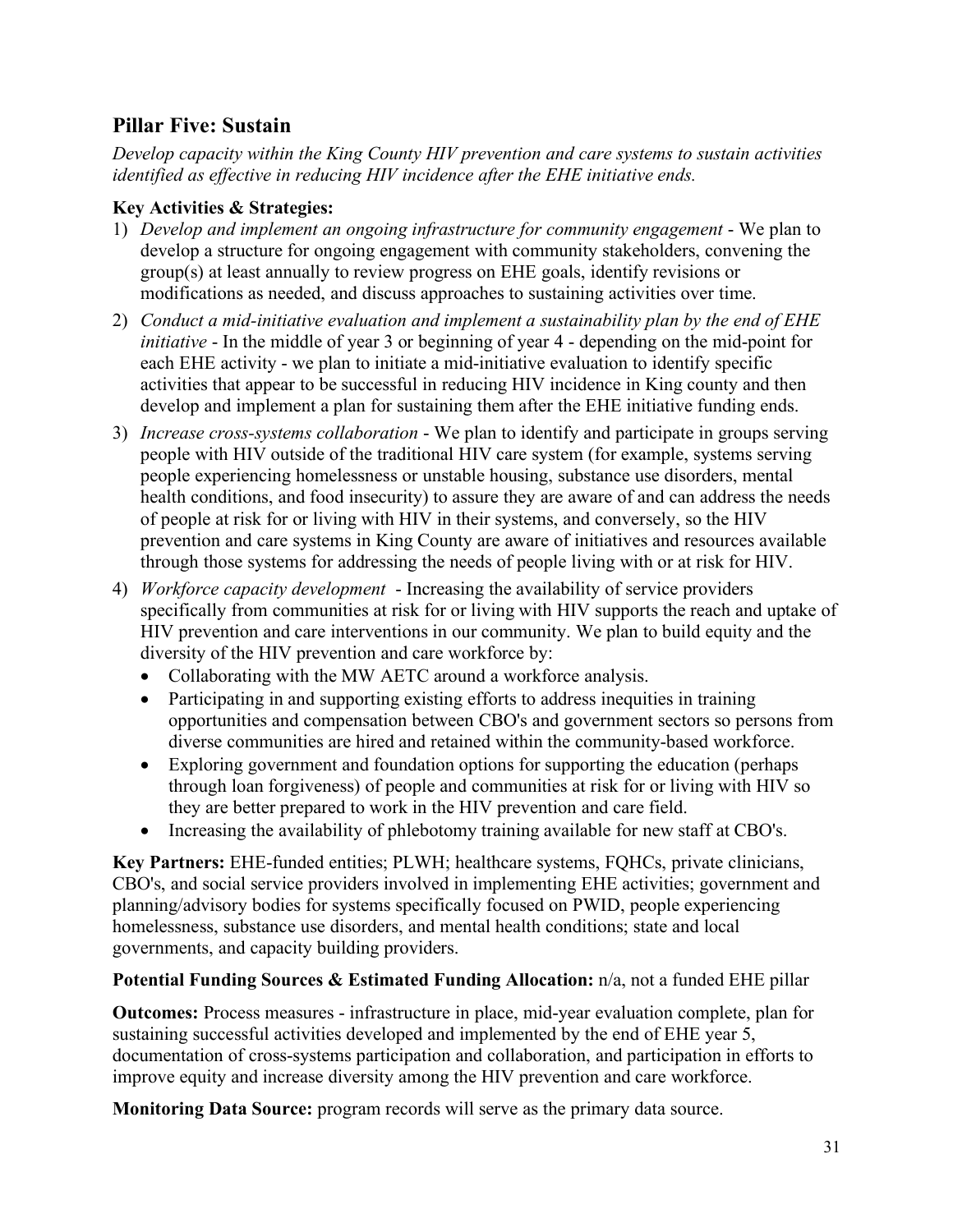### **SECTION FIVE: CONCURRENCE PROCESS**

As noted in Section One, King County does not currently have a local planning body that addresses both HIV care and prevention. The state has the WSDOH HIV Planning Steering Group, which includes several King County representatives, and the Seattle TGA Ryan White Planning Council which focuses on HIV care planning for a three-county area. In considering the needs of the King County EHE plan, our group, including both PHSKC and the WSDOH staff, believed that the best body from which to seek concurrence is the EPC, which was designed to include a more diverse cross section of representatives of King County communities and providers than either the full HPSG or the Ryan White Planning Council. However, as noted above, the EHE plan incorporates data and needs assessment information from each of these planning bodies and PHSKC shared updates and sought feedback from each group over the course of the planning year.

Ultimately, concurrence was the culmination of an 18-month process of engaging a wide variety of stakeholders through 14 in-person then online meetings (EPC (5), PCAG (2), HAG (1), Planning Council (3), and HPSG (2)) and two public input mechanisms. The EPC discussed all input provided by advisory groups and the public, selecting those changes they felt held the greatest potential for achieving the goals of radically decreasing incidence of HIV and disparities in diagnosis and care outcomes among specific populations over the next decade. After reviewing the final input from advisory bodies and the public in early December, the EPC made final revisions to the EHE plan and provided formal concurrence verbally and via emails after reviewing the final version of the plan in mid-December. The EHE plan will be posted on the PHSKC website and continue to be updated during and in response to lessons learned during the plan's implementation.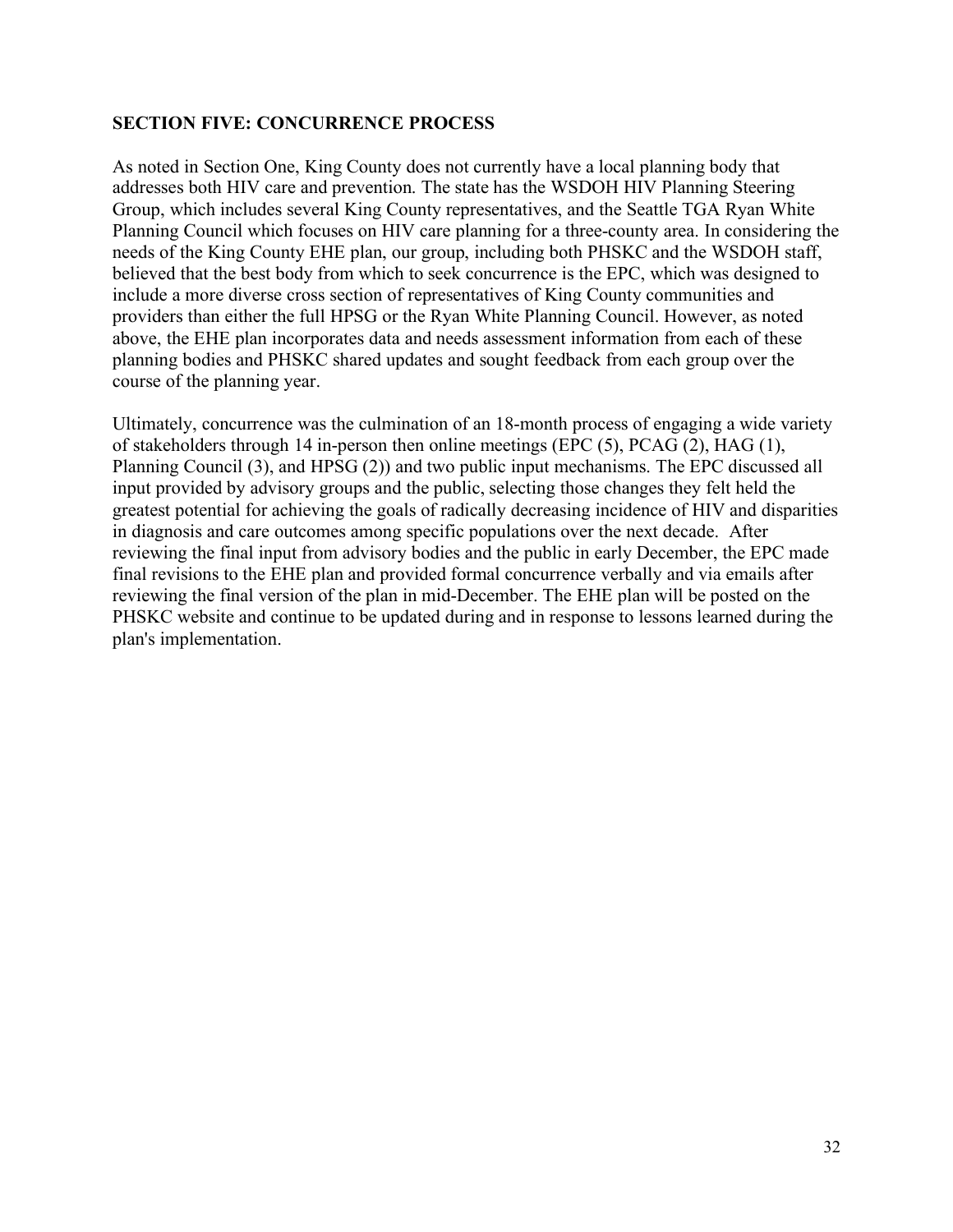# **Appendix 1: References**

- 1. 2016 HIV/AIDS epidemiology report. Washington State/Seattle-King County. https://www.kingcounty.gov/depts/health/communicable-diseases/hivstd/patients/epidemiology/~/media/depts/health/communicablediseases/documents/hivstd/2016-hiv-aids-epidemiology-annual-report.ashx. Accessed October 15, 2020.
- 2. 2019 HIV/AIDS epidemiology report. Washington State/Seattle-King County. https://www.kingcounty.gov/depts/health/communicable-diseases/hivstd/patients/epidemiology/~/media/depts/health/communicablediseases/documents/hivstd/2019-hiv-aids-epidemiology-annual-report.ashx. Accessed October 15, 2020.
- 3. HIV and STD testing. Public Health Seattle & King County. https://kingcounty.gov/depts/health/communicable-diseases/hiv-std/patients/testing.aspx. Accessed October 15, 2020.
- 4. Buskin SE et al. Migration distorts surveillance estimates of engagement in care: results of public health investigations of persons who appear to be out of HIV care. Sex Transm Dis 2014;41:35-40.
- 5. Dombrowski JC et al. "Out of Care" HIV Case Investigations: A Collaborative Analysis Across 6 States in the Northwest US. J Acquir Immune Defic Synd 2017;74 Suppl 2:S81-S7.
- 6. Dombrowski JC et al. Barriers to HIV Care and Treatment Among Participants in a Public Health HIV Care Relinkage Program. AIDS Patient Care STDS 2015;29:279-87.
- 7. Dombrowski JC et al. HIV Care for Patients With Complex Needs: A Controlled Evaluation of a Walk-In, Incentivized Care Model. Open Forum Infect Dis 2019;6:ofz294.
- 8. Hood JE, et al. The Changing Burden of HIV Attributable to Methamphetamine Among Men Who Have Sex with Men in King County, WA. AIDS Patient Care STDS 2018;32:223-33.
- 9. Golden MR et al. An outbreak of HIV in homeless heterosexuals who inject drugs in north Seattle, WA. Conference on Retroviruses and Opportunisitic Infections. Seattle, WA 2019.
- 10. Community needs assessment 2016-17. Healthcare for the Homeless Network. https://www.kingcounty.gov/depts/health/locations/homeless-health/healthcare-for-thehomeless/~/media/depts/health/homeless-health/healthcare-for-thehomeless/documents/2018-oct/2016-17-community-needs-assessment.ashx. Accessed October 17, 2020.
- 11. Homelessness response: The roots of the crisis. City of Seattle. https://www.seattle.gov/homelessness/the-roots-of-the-crisis. Accessed October 19, 2020.
- 12. Hood JE et al. Integrating HIV Surveillance and Field Services: Data Quality and Care Continuum in King County, Washington, 2010-2015. Am J Public Health 2017;107:1938-43.
- 13. Sweeney P et al. Implementing a Data to Care Strategy to Improve Health Outcomes for People With HIV: A Report From the Care and Prevention in the United States Demonstration Project. Public Health Reports 2018;133:60S-74S.
- 14. Eastment MC et al. Jail Booking as an Occasion for HIV Care Reengagement: A Surveillance-Based Study. Am J Public Health 2017;107:717-23.
- 15. Cheung K. COVID-19 survey analysis results. Presented at the Seattle TGA Planning Council Needs Assessment, Priority Setting, and Resource Allocation Committee meeting: August 12, 2020; Seattle, WA.
- 16. Henry J. 2018 Results of the We Are 1 PrEP Survey for Black Gay and Bi Men. Presented to the Biomedical HIV Prevention Summit. December 4, 2018.